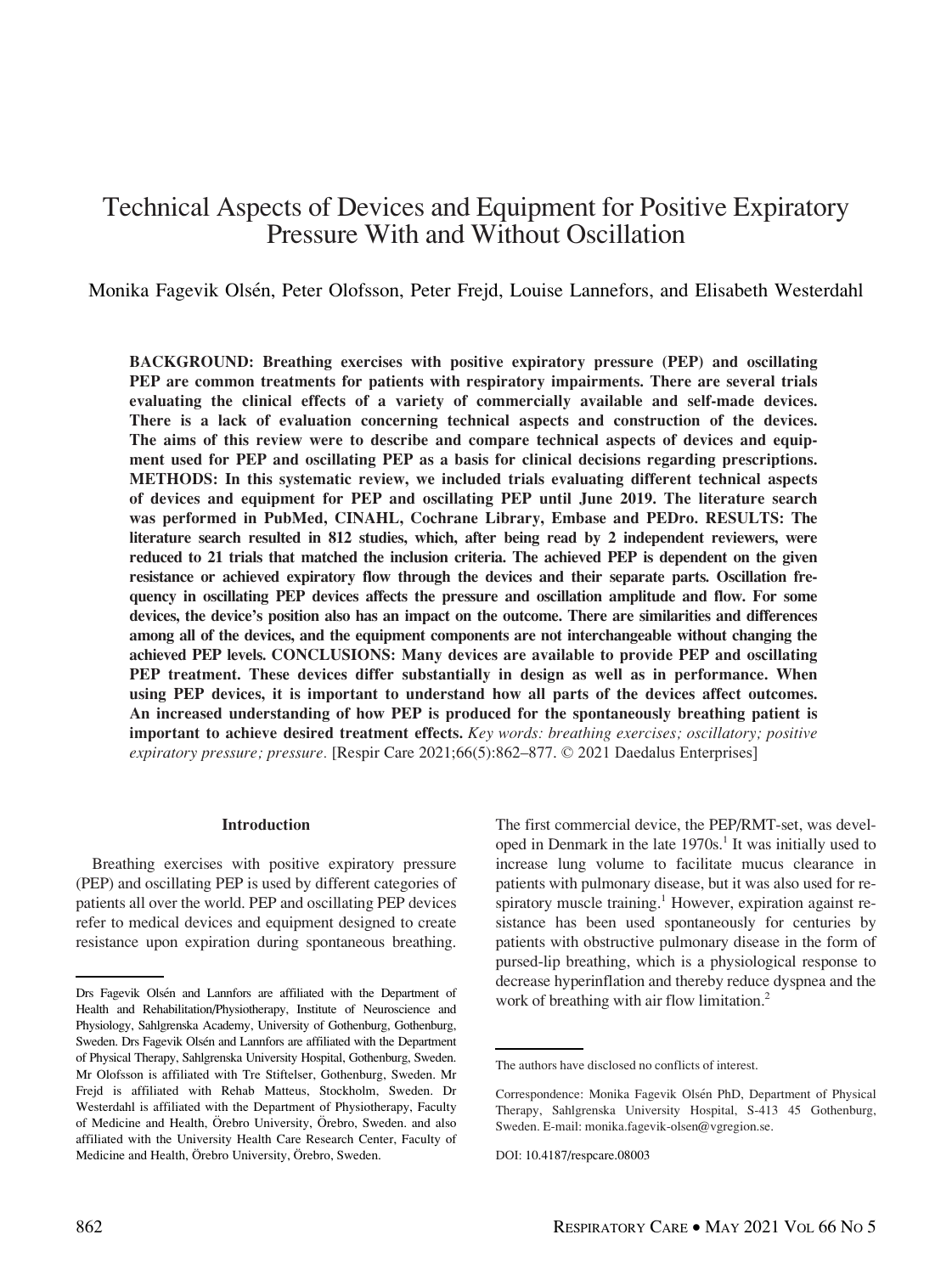The positive pressure during expiration is created by an applied resistance that restricts the expiratory flow or may voluntarily be performed by expiring through pursed lips. A simple technique to create the resistance is to use a tube or straw with a small orifice to reduce the expiratory flow. Today, however, there are many devices on the market that are either flow-regulated or pressure-regulated or have an oscillating resistance. Flow-regulated devices have different constructions with holes that create the resistance to expiration. Pressure-regulated systems have thresholds where a predetermined pressure must be achieved before expiration can start. In addition, the flow and pressure can be oscillating produced by exhaling into a bottle of water or by using specially designed devices. These products provide high-frequency oscillation during expiration by changing the resistance and subsequently the pressure. The oscillation frequency and flow amplitude depend on the resistance and the expiratory force.

The equipment and devices are used to increase expiratory pressures for totally different physiological reasons.<sup>3</sup> For example, postoperatively, sessions of breaths with PEP temporarily increase lung volumes to reduce atelectasis and risk of pulmonary complications. Conversely, each expiration with a reduced flow due to the expiratory resistance will keep airways open to decrease hyperinflation and work of breathing in patients with chronic obstructive diseases.<sup>3</sup> The aim of the oscillation in oscillating PEP is to augment the natural resonance in the airways and thereby facilitate the loosening of mucus and reinforce the effects of mucociliary clearance.<sup>3</sup>

There are several dissimilarities between available PEP devices, so the devices are not interchangeable or directly comparable, which is important. In addition, not all devices, brand names, and techniques are available everywhere in the world. Knowledge about the similarities and differences between systems and devices is therefore necessary to provide high-quality care with whatever devices are available.

We identified several reviews and meta-analyses evaluating the effect of PEP and oscillating PEP to prevent or treat breathing disorders or dysfunction.<sup>4-6</sup> The studies included in these reviews are often small, so the outcome measures sometimes are not be sensitive or valid; sometimes the evaluated interventions are not fully described, and the desired results may not be achieved as a nonoptimal dose or intensity is evaluated. In addition, there is often a heterogeneity in the study populations, and the equipment or devices used are seldom described and discussed. The choice of PEP equipment and how patients are instructed to use it have an impact on the treatment effects. To our knowledge, a comprehensive summary of studies evaluating technical aspects of PEP devices has not been presented.



Fig. 1. Flow chart.

The aims of this review were therefore to describe and compare technical aspects of devices and equipment used for PEP and oscillating PEP as a basis for clinical decisions before prescribing.

#### Methods

This systematic review includes studies evaluating technical aspects of devices and equipment used for PEP and oscillating PEP treatment. We searched for studies published up to July 2019 that evaluated the performance of PEP devices or equipment, as bench studies or in a clinical setting. Inclusion criteria were as follows: study purpose had to assess technical aspects and construction or design of devices for PEP and oscillating PEP (ie, comparisons of configuration of resistance and pressure stability); study design was a randomized controlled trial, a controlled trial, or an observational experimental study. We excluded narrative review articles, meeting abstracts, clinical studies evaluating exclusively the treatment effects of PEP and oscillating PEP or subjects' experiences with the treatment, studies that evaluated pursed-lips breathing, studies evaluating PEP and oscillating PEP devices attached to nebulizers/aerosols, and studies in languages other than English.

#### Literature Search

A systematic search of the literature in the PubMed, CINAHL, Cochrane Library, and Embase databases was conducted on June 3, 2019, by a librarian at Örebro University. The search strategy is presented in Figure 1. The key words were formulated in PubMed and adapted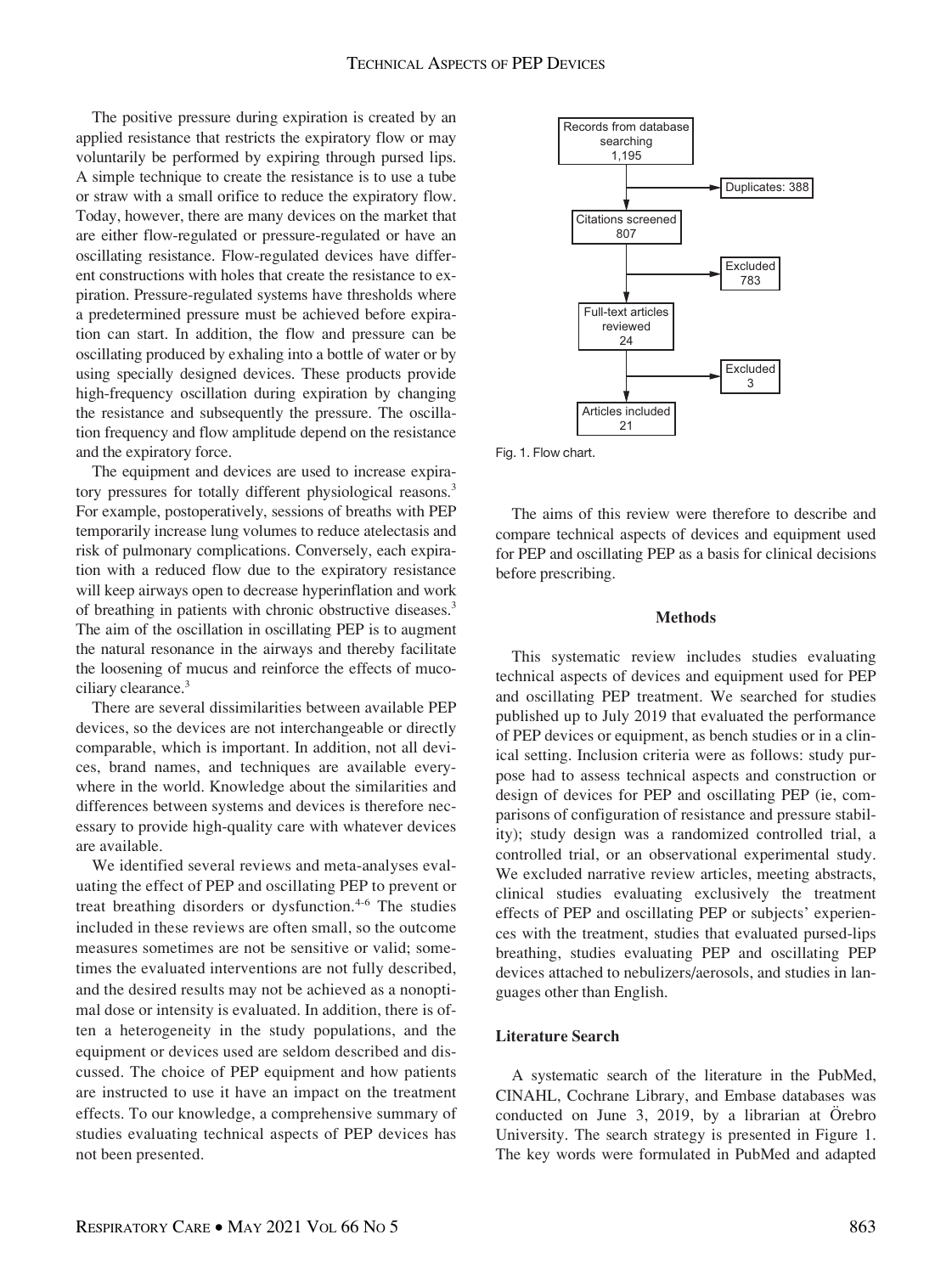| Study                             | Year | Journal                                   | Country       | Provider (Profession) |
|-----------------------------------|------|-------------------------------------------|---------------|-----------------------|
| Alves et al <sup>7</sup>          | 2008 | <b>RESPIRATORY CARE</b>                   | <b>Brazil</b> | Physical therapist    |
| Alves Silva et al <sup>8</sup>    | 2009 | <b>RESPIRATORY CARE</b>                   | <b>Brazil</b> | Physical therapist    |
| Boden et al <sup>9</sup>          | 2017 | Pulmonology & Respiratory Research        | Australia     | Physical therapist    |
| Brooks et al $^{10}$              | 2002 | Journal of Cardiopulmonary Rehabilitation | Canada        | Physical therapist    |
| Christensen et al $^{11}$         | 1995 | Monaldi Archives for Chest Disease        | Denmark       | Physician             |
| Clase Larsson et $al12$           | 2006 | Advances in Physiotherapy                 | Sweden        | Physical therapist    |
| Dagan et al <sup>13</sup>         | 2014 | Physiotherapy Canada                      | Israel        | Physical therapist    |
| de Lima et al $14$                | 2005 | Medical Engineering & Physics             | <b>Brazil</b> | Engineer              |
| dos Santos et al <sup>15</sup>    | 2013 | <b>RESPIRATORY CARE</b>                   | <b>Brazil</b> | Physical therapist    |
| Fagevik Olsén et al <sup>16</sup> | 2015 | <b>RESPIRATORY CARE</b>                   | Sweden        | Physical therapist    |
| Franks et $al17$                  | 2019 | <b>RESPIRATORY CARE</b>                   | Australia     | Physical therapist    |
| Matsuo et al $^{18}$              | 2014 | Cardiopulmonary Physical Therapy          | Japan         | Physical therapist    |
| Mestriner et al <sup>19</sup>     | 2009 | <b>RESPIRATORY CARE</b>                   | <b>Brazil</b> | Physical therapist    |
| Mueller et al <sup>20</sup>       | 2014 | <b>RESPIRATORY CARE</b>                   | Switzerland   | Movement scientist    |
| Phimphasak et al <sup>21</sup>    | 2018 | <b>RESPIRATORY CARE</b>                   | Thailand      | Physical therapist    |
| Pursley <sup>22</sup>             | 2017 | <b>Respiratory Therapy</b>                | <b>USA</b>    | Respiratory therapist |
| Santos et al $^{23}$              | 2017 | <b>RESPIRATORY CARE</b>                   | Australia     | Physical therapist    |
| Santos et $al24$                  | 2020 | Physiotherapy Theory & Practice           | Australia     | Physical therapist    |
| Sehlin et $al25$                  | 2007 | <b>RESPIRATORY CARE</b>                   | Sweden        | Physical therapist    |
| Van Fleet et al <sup>26</sup>     | 2017 | <b>RESPIRATORY CARE</b>                   | <b>USA</b>    | Respiratory therapist |
| Volsko et al <sup>27</sup>        | 2003 | <b>RESPIRATORY CARE</b>                   | <b>USA</b>    | Respiratory therapist |

to the other databases. The search was based on the following search string: "positive expiratory pressure" OR "positive-pressure respiration" OR "intermittent positivepressure ventilation" OR "resistance breathing" OR "resistive breathing" AND ("physical therapy modalities" OR "physical therapy" OR "physiotherapy" OR "breathing exercises"). Duplicates were eliminated by the librarian in charge of the search.

The PROSPERO database was searched on October 14, 2019, for ongoing systematic reviews using the keyword "positive expiratory pressure"; 19 study protocols were found, but none were relevant to our research question. At ClinicalTrials.gov, the international database for clinical trials, 14 study protocols for randomized controlled trials were found related to positive expiratory pressure and physiotherapy, but none were relevant.

### Data Extraction

Two independent researchers (MFO, EW) reviewed the search results by reading titles and abstracts. Articles were selected when either of the 2 judges deemed it appropriate; these articles were read in full and ultimately were included if they were still considered to meet the inclusion criteria. Reference lists were checked for relevant studies. No assessment of methodological quality of the included studies was performed.

#### Results

The characteristics of the included trials are presented in Table 1. In total, 21 articles published from 1995 to 2018 were found; 11 of them were published since 2010. The research was undertaken in Brazil (5 articles), Australia (4), Sweden (3), the United States (3), Denmark, Canada, Israel, Japan, Switzerland, and Thailand (1, respectively). The majority (12 of 21) were published in the scientific journal RESPIRATORY CARE, and another 5 were published in physiotherapy journals (Table 1). There are several professions represented among the first authors (Table 1).

Information about the aims of the included articles and a summary of their methods and results are presented in Table 2. The results of the trials are presented below and divided under subheadings regarding different device designs. Detailed information about the devices' brand names and manufacturers are presented in Table 3. If the named manufacturer differed between articles, the latest published manufacturer was included in the table.

#### Flow-Regulated PEP-Devices

Flow-regulated PEP devices contain a 1-way valve, and the expiration goes through a narrow opening with a specific diameter. The level of expiratory pressure achieved in the system is determined by the expiratory flow, the diameter of the opening, and the design of the hole used. A manometer can be used to measure the pressure achieved in the system.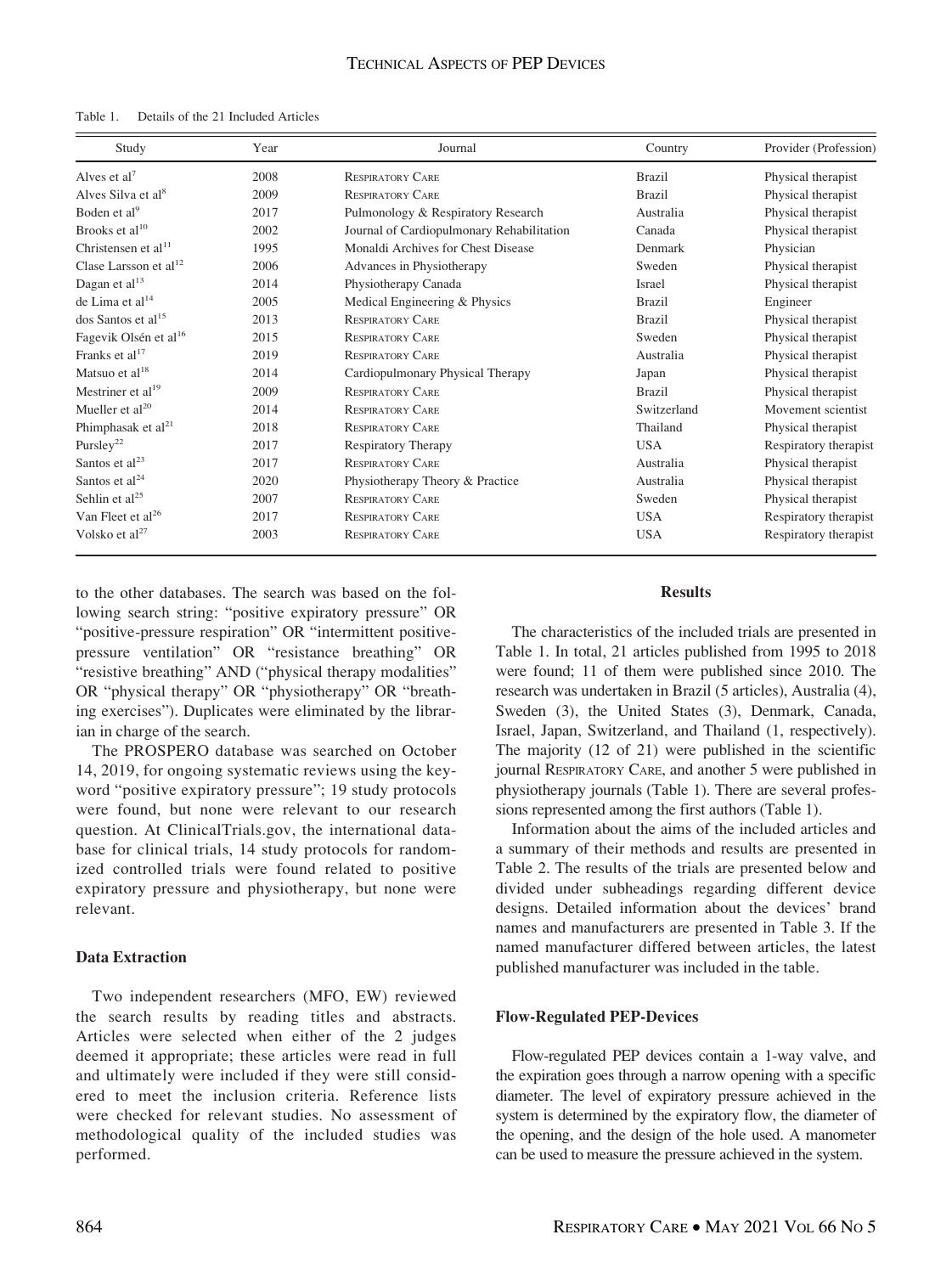| Study                          | Device or Equipment                                                                                | Aim                                                                                                                                                                                                         | Methods                                                                                                                                                                                                                                                                           | Results                                                                                                                                                                                                                                                                                                                                                                                                                                                                                                                                                                                                                                                                                                                           |
|--------------------------------|----------------------------------------------------------------------------------------------------|-------------------------------------------------------------------------------------------------------------------------------------------------------------------------------------------------------------|-----------------------------------------------------------------------------------------------------------------------------------------------------------------------------------------------------------------------------------------------------------------------------------|-----------------------------------------------------------------------------------------------------------------------------------------------------------------------------------------------------------------------------------------------------------------------------------------------------------------------------------------------------------------------------------------------------------------------------------------------------------------------------------------------------------------------------------------------------------------------------------------------------------------------------------------------------------------------------------------------------------------------------------|
| Alves et $al7$                 | Flutter VRP1                                                                                       | airway clearance had an opti-<br>To quantify effects of pressure,<br>oscillation, and amplitude at<br>flow and angle the device's<br>different angles and flows<br>and to determine at which<br>mal effect. | pressure of 10-20 cm H <sub>2</sub> O and oscil-<br>and flow amplitude were determined<br>at angles of $-30^{\circ}$ to $+30^{\circ}$ and flows<br>Mean pressure, oscillation frequency,<br>Define the "ideal" angle for a mean<br>lation frequency of 12 Hz.<br>of 12-120 L/min. | 20 cm H <sub>2</sub> O was produced at 15° (60 L/min), whereas<br>Higher oscillation frequencies at 30° and 15° and lower<br>lowest flow (12 L/min) at 30°, and mean pressure of<br>all flows; lower values at $-30^{\circ}$ at lower flows and $0^{\circ}$<br>an oscillation frequency of 12 Hz was reached at 0°,<br>ಕ<br>Higher flow-amplitude values at 30°, 15°, and 0°, and<br>Higher mean pressure at 30° at higher flows and 15°<br>Mean pressure of 10 cm H <sub>2</sub> O was reached with the<br>lower values at $-30^{\circ}$ and $-15^{\circ}$ ( $P < .01$ ).<br>at $-30^{\circ}$ and $-15^{\circ}$ at all flows ( $P < .01$ ).<br>at intermediate flows ( $P < .01$ ).<br>$-30^\circ$ , and $-15^\circ$ at 12 L/min |
| Alves Silva et al <sup>8</sup> | Acapella                                                                                           | To characterize the mechanical<br>behavior (ie, mean pressure,<br>amplitude) and to develop a<br>practical use of the device.<br>oscillation frequency, and<br>software tool to ease the                    | Acapella (model green) in the whole<br>range of instrument adjustments and<br>Mean pressure, oscillation frequency,<br>and oscillation amplitudes in 3<br>under 12-18 L/min.                                                                                                      | Oscillation frequency was 8-21 Hz, mean pressure was<br>3–23 cm H <sub>2</sub> O, and oscillation amplitude was $4-9$ cm<br>adjustment.A user-friendly software was developed,<br>incorporating the current knowledge concerning<br>H <sub>2</sub> O; all increased with flow and instrument<br>secretion removal.                                                                                                                                                                                                                                                                                                                                                                                                                |
| Boden et al <sup>9</sup>       | Tube PEP                                                                                           | To compare pressures generated<br>tubes and to estimate if thera-<br>by different lengths of 4-mm<br>peutic PEP could be<br>delivered.                                                                      | ameter and lengths of 40, 60, 80, 100,<br>Pressure in tubes with 4 mm internal di-<br>and 120 cm was tested at flows of 4-<br>$11$ L/ $min$ .                                                                                                                                     | Regression modelling can estimate pressures generated<br>and flow across lengths of tubing up to 120 cm with<br>A strong positive linear relationship between pressure<br>flows of 4-11 L/min was seen.<br>at 20 L/min.                                                                                                                                                                                                                                                                                                                                                                                                                                                                                                           |
| Brooks et al $^{10}$           | Flutter                                                                                            | mouth on expiratory pressure<br>To determine the effect of flow<br>and the device angle at the<br>and oscillation frequency.                                                                                | Flow, expiratory pressure, and oscilla-<br>tion frequency were measured with<br>the device in angels from $+40^{\circ}$ to -<br>$^{40^{\circ}}$                                                                                                                                   | flow and expiratory pressure at each level of incline.<br>There was a strong and significant correlation between<br>There was also a significant and strong correlation<br>expiratory pressure at a negative incline of 40°.<br>between expiratory pressure and oscillation<br>There was a significant reduction in<br>frequency.                                                                                                                                                                                                                                                                                                                                                                                                 |
| Christensen et al $^{11}$      | underwater seal, Vital<br>set, System 22-PEP,<br>Pari-PEP, PEP/RMT-<br>Sign and AMBU<br>PEEP valve | properties of flow-dependent<br>PEP, an underwater seal, and<br>To evaluate the flow-regulated<br>2 threshold resistor devices.                                                                             | threshold devices with PEEP values<br>regulated PEP systems with resistor<br>min was measured with the 3 flow-<br>diameters of 1.5-5.0 mm, and the 3<br>Pressure at constant flow of 3-150 L/<br>of $0-20$ cm $H_2O$ .                                                            | (Continued)<br>The underwater seal and PEEP from Vital Sign were<br>stable in pressure in contrast to the AMBU PEEP,<br>pressure with flow dependent on the orifice of the<br>The flow-regulated PEP systems gave an increased<br>which showed higher pressure at higher flows.<br>Both threshold devices gave higher pressures<br>compared with indicated pressure.<br>resistor.                                                                                                                                                                                                                                                                                                                                                 |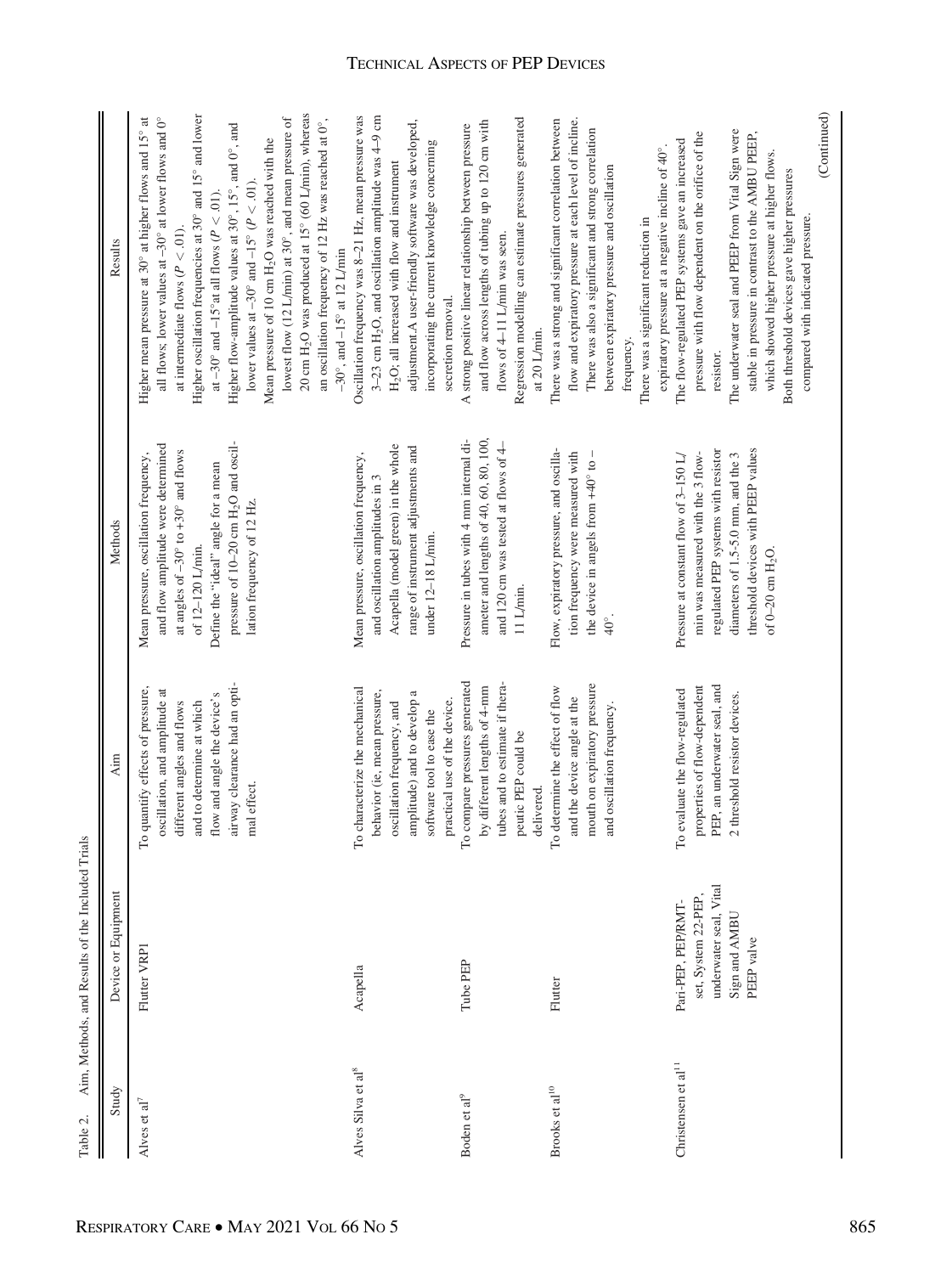| Table 2. Continued             |                                       |                                                                                                                                                                                                                |                                                                                                                                                                                                                                                                                                           |                                                                                                                                                                                                                                                                                                                                                                                                                                                                                                                                                                                                                                                                       |
|--------------------------------|---------------------------------------|----------------------------------------------------------------------------------------------------------------------------------------------------------------------------------------------------------------|-----------------------------------------------------------------------------------------------------------------------------------------------------------------------------------------------------------------------------------------------------------------------------------------------------------|-----------------------------------------------------------------------------------------------------------------------------------------------------------------------------------------------------------------------------------------------------------------------------------------------------------------------------------------------------------------------------------------------------------------------------------------------------------------------------------------------------------------------------------------------------------------------------------------------------------------------------------------------------------------------|
| Study                          | Device or Equipment                   | Aim                                                                                                                                                                                                            | Methods                                                                                                                                                                                                                                                                                                   | Results                                                                                                                                                                                                                                                                                                                                                                                                                                                                                                                                                                                                                                                               |
| Clase Larsson et al $^{12}$    | PEP/RMT via mask or<br>mouthpiece     | pressure, dead space volume,<br>To investigate PEP using mask<br>performance, and perceived<br>exertion in postoperative<br>or mouthpiece regarding<br>care.                                                   | mask or mouthpiece in 20 volunteers,<br>Pressure in a PEP valve, connected to a<br>was measured under constant flows<br>and resistances.Dead space in each<br>Degree of leakage from the device<br>was observed in 40 patients under-<br>system was measured with water.<br>going abdominal surgery.      | Dead space greater with mask (170 vs 26 mL). In the<br>clinical part, there were no significant differences<br>Higher pressure with mouthpiece than with mask,<br>irrespective of flow and resistance ( $P < .05$ )<br>between the groups in degree of leakage.                                                                                                                                                                                                                                                                                                                                                                                                       |
| Dagan et al <sup>13</sup>      | Blow-glove device and<br>Resistex PEP | different volumes and flows<br>effect of repeated inflations.<br>To document expiratory pres-<br>sizes and composition with<br>Resistex.To determine the<br>sure in gloves of different<br>and to compare with | expiratory flows at 10-80 L/min were<br>ventilator.The blow-glove device was<br>compared between a Resistex and a<br>blow-glove device connected to a<br>PEP with volumes of 0.4-2 L and<br>evaluated using various glove<br>compositions and sizes.                                                      | and large glove sizes (88.9% vs $82.9\%$ , $P > .05$ ), but<br>higher rate of PEP values in the recommended range<br>The blow-glove device produced a significantly higher<br>No significant difference was observed between small<br>than the powder-free latex glove (88.9% vs 44.4%,<br>pressure in the recommended range than Resistex<br>the powdered latex glove showed a significantly<br>$(88.9\% \text{ vs } 20\%, P < .0001).$<br>$P < .001$ ).                                                                                                                                                                                                             |
| de Lima et al $^{14}$          | Flutter VRP1                          | behavior of the Flutter VRP1.<br>To characterize the mechanical                                                                                                                                                | different flows (30-350 L/min), fluid<br>pressures, angular orientations (30°,<br>(stainless steel, aluminum, Tecnew,<br>Oscillatory frequency of the sphere at<br>and Teflon), and sphere weights<br>$(4.2-27.9 \text{ g})$ were studied in an<br>0, and -30°), sphere materials<br>experimental set-up. | lighter spheres reduced pressure levels by up to 40%.<br>The original stainless steel sphere produced high levels<br>of pressure ( $> 80$ cm H <sub>2</sub> O) at flows $> 180$ L/min;<br>The pressure differed as the device angle changed.                                                                                                                                                                                                                                                                                                                                                                                                                          |
| dos Santos et al <sup>15</sup> | Flutter VRP1, Shaker,<br>Acapella     | VRP1, Shaker, and Acapella<br>performance of the Flutter<br>To compare the mechanical<br>devices.                                                                                                              | intermediate, higher, and lower levels<br>with Flutter VRP1 (at $30^\circ$ , $0^\circ$ , $-30^\circ$ ),<br>measured with flows of 5-32 L/min<br>frequencies were standardized,<br>Pressure, flows, and oscillation<br>Shaker, and Acapella (with<br>of resistance)                                        | similar to that of Acapella, but with better linearity at<br>pressure and oscillation, which aid in the transport of<br>(Continued)<br>The frequency of oscillation was higher for the Flutter<br>The levels of positive expiratory pressure produced by<br>the 3 devices were similar. All 3 devices produced<br>The pressure amplitude produced by the Flutter and<br>The mechanical behavior of the Shaker device was<br>pressures. The Acapella device produced similar<br>and Shaker devices at intermediate pressure.<br>pressure amplitude at intermediate pressure.<br>Shaker devices was greater at low and high<br>respiratory secretions.<br>higher flows. |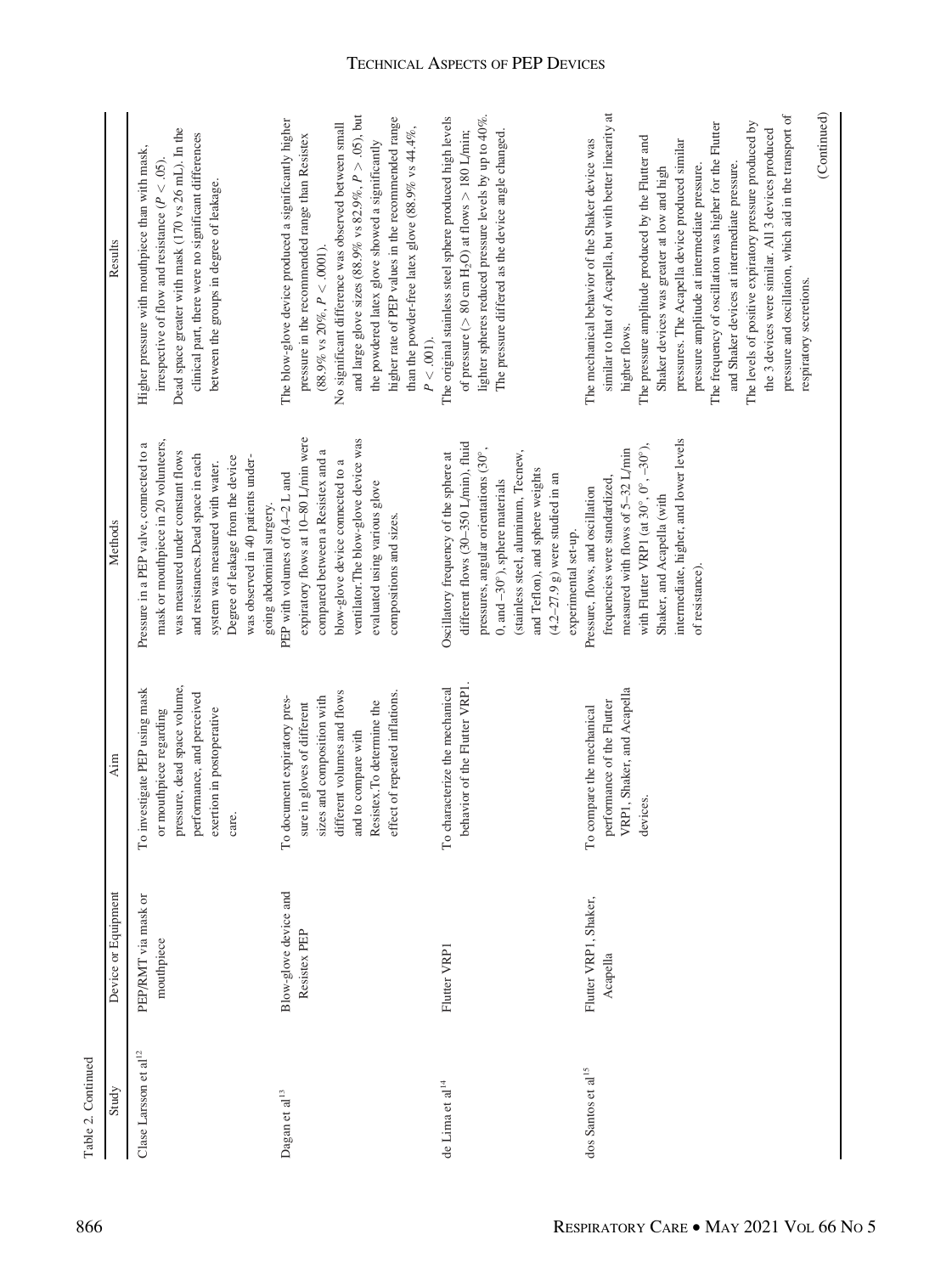| Table 2. Continued                |                                                                                      |                                                                                                                                                                                                                                                                 |                                                                                                                                                                                                                                                                                                            |                                                                                                                                                                                                                                                                                                                                                                                                                                                                                                                                                                                                                                                                                                                                                                                                                                                                                                                                                                                                                                                            |
|-----------------------------------|--------------------------------------------------------------------------------------|-----------------------------------------------------------------------------------------------------------------------------------------------------------------------------------------------------------------------------------------------------------------|------------------------------------------------------------------------------------------------------------------------------------------------------------------------------------------------------------------------------------------------------------------------------------------------------------|------------------------------------------------------------------------------------------------------------------------------------------------------------------------------------------------------------------------------------------------------------------------------------------------------------------------------------------------------------------------------------------------------------------------------------------------------------------------------------------------------------------------------------------------------------------------------------------------------------------------------------------------------------------------------------------------------------------------------------------------------------------------------------------------------------------------------------------------------------------------------------------------------------------------------------------------------------------------------------------------------------------------------------------------------------|
| Study                             | Device or Equipment                                                                  | Aim                                                                                                                                                                                                                                                             | Methods                                                                                                                                                                                                                                                                                                    | Results                                                                                                                                                                                                                                                                                                                                                                                                                                                                                                                                                                                                                                                                                                                                                                                                                                                                                                                                                                                                                                                    |
| Fagevik Olsén et al <sup>16</sup> | Mini-PEP (15-mm<br>RMT, Pipe P, and<br>Resistors from PEP<br>endo-adapter)           | To compare pressures generated<br>from the proprietary resistor<br>pendent PEP valves with all<br>components of 4 flow-de-<br>other parameters kept<br>constant.                                                                                                | tested randomly by a blinded tester at<br>flows of 10-18 L/min. All resistors<br>system, Pipe P breathing exercises,<br>Mini-PEP with resistors by Rüsch;<br>regulated PEP devices (PEP/RMT<br>with a 15-mm endo-adapter) were<br>Resistors of all sizes from 4 flow-<br>were tested 3 times.              | The differences were smaller at a flow of 10 L/min than<br>.001), but there were no significant differences between<br>the 4.5- and 5.0-mm resistors at either flow. The Mini-<br>Resistors with a same diameter produced significantly<br>The pressures with the same size of the 4 resistors were<br>PEP and adapter resistors gave the highest pressures.<br>significantly different when measuring 1.5- and 2.0-<br>mm resistors at a flow of 10 L/min and when meas-<br>uring 2.0-mm resistors at a flow of 18 L/min ( $P <$<br>at 18 L/min. The differences were less when the<br>different pressures at the same flow.<br>inner diameter was increased.                                                                                                                                                                                                                                                                                                                                                                                             |
| Franks et al $^{17}$              | Acapella Choice,<br>Flutter, Pari PEP S,<br>Acapella DM,<br>Acapella DH,<br>Aerobika | clearance devices by varying<br>To compare the performance<br>characteristics of 6 airway<br>resistance and flow.                                                                                                                                               | 5-30 L/min and at low, medium, and<br>measured for each device at flows of<br>frequency, and amplitude PEP were<br>Mean PEP, peak PEP, oscillation<br>high resistance.                                                                                                                                     | At a fixed flow, increasing resistance increased mean<br>devices except the Acapella DH and Acapella Choice.<br>devices except the Flutter when resistance increased.<br>minimal change for the Flutter and Acapella Choice.<br>Acapella DH, Aerobika, and Pari PEP S; there was<br>minimal change with the Flutter and Acapella DM.<br>pressure in all devices except the Acapella Choice.<br>against fixed resistances with the Acapella Choice,<br>Increasing resistance increased peak pressure with the<br>Acapella DM, Aerobika, and Pari PEP S; there was<br>resistance either maintained or increased oscillation<br>Peak pressure increased with increased flow in all<br>maintained or increased during oscillations for all<br>Oscillation frequency increased during increasing<br>flow for all devices except the Flutter; increasing<br>Oscillation amplitude increased with all devices<br>Mean pressure increased during increasing flows<br>except the Acapella DH and Acapella Choice.<br>for all devices. Amplitude pressure was either |
| Matsuo et al $^{18}$              | Threshold PEP                                                                        | muscle training (IMT), which<br>reverse reflects the pressures<br>would enable both IMT and<br>EMT to be performed with<br>expiratory pressures of the<br>calibrated for inspiratory<br>To investigate whether the<br>Threshold IMT used in<br>the same device. | measured under 2 separate conditions<br>pressure to that of the actual pressure<br>the Threshold IMT device-in-reverse<br>Two tests were performed to compare<br>expiratory flow using a bag-valve-<br>mask device and expiratory flow<br>generated by 6 healthy subjects.<br>including manually generated | sure. No significant difference was observed between<br>(Continued)<br>calibrated on the threshold IMT device. The second<br>achieved the calibrated pressure and then decreased<br>test showed similar results, but with greater mainte-<br>nance of the Threshold IMT device calibrated pres-<br>the Threshold IMT device-in-reverse pressures and<br>those that were measured directly during both tests.<br>slightly, though pressure remained similar to that<br>The first test examining the effects of air flow intro-<br>duced via bag showed that the pressure quickly                                                                                                                                                                                                                                                                                                                                                                                                                                                                            |

### TECHNICAL ASPECTS OF PEP DEVICES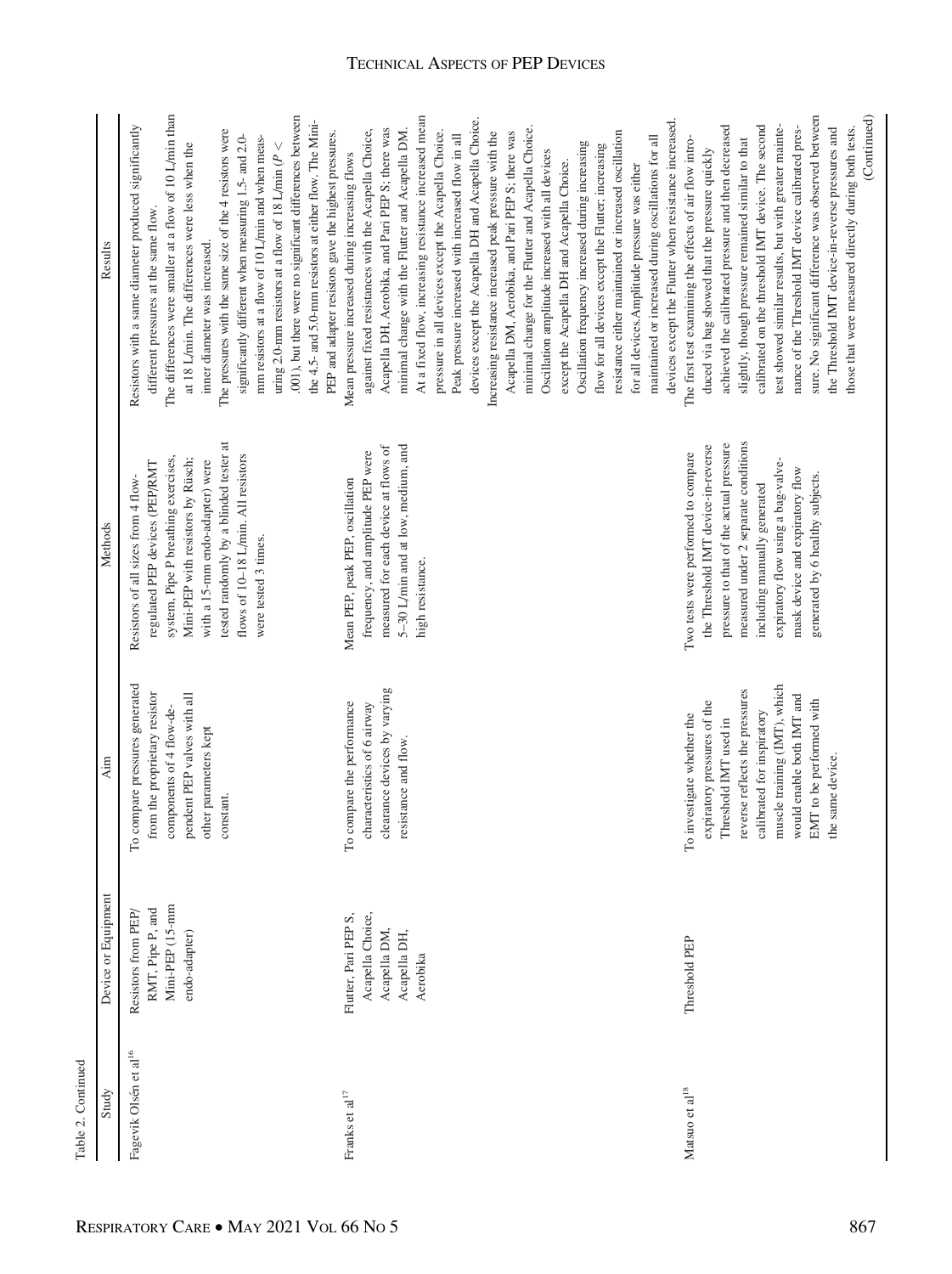| Table 2. Continued             |                                           |                                                                                                                                                                                                                                            |                                                                                                                                                                                                                                                                                                                                                                                                                                            |                                                                                                                                                                                                                                                                                                                                                                                                                                                                                                                                                                                                                                                                                                                                |
|--------------------------------|-------------------------------------------|--------------------------------------------------------------------------------------------------------------------------------------------------------------------------------------------------------------------------------------------|--------------------------------------------------------------------------------------------------------------------------------------------------------------------------------------------------------------------------------------------------------------------------------------------------------------------------------------------------------------------------------------------------------------------------------------------|--------------------------------------------------------------------------------------------------------------------------------------------------------------------------------------------------------------------------------------------------------------------------------------------------------------------------------------------------------------------------------------------------------------------------------------------------------------------------------------------------------------------------------------------------------------------------------------------------------------------------------------------------------------------------------------------------------------------------------|
| Study                          | Device or Equipment                       | Aim                                                                                                                                                                                                                                        | Methods                                                                                                                                                                                                                                                                                                                                                                                                                                    | Results                                                                                                                                                                                                                                                                                                                                                                                                                                                                                                                                                                                                                                                                                                                        |
| Mestriner et al <sup>19</sup>  | PEP-bottle, tube diame-<br>ter and length | of the PEP bottle's air-escape<br>PEP bottle acts as a threshold<br>and to determine whether the<br>investigate if tube diameter<br>and length, and the diameter<br>orifice would impact PEP<br>or a fixed-orifice resistor.<br>$\Gamma$ o | pneumotachometer and a manometer,<br>to evaluate the effects of various tube<br>done with an open top and closed top<br>below the surface was connected to a<br>except for an air-escape orifice of 4,<br>A bottle with water and a tube 10 cm<br>flows of 1-25 L/min. Tests were<br>lengths (range 20-80 cm) during<br>diameters (range $2-25$ mm) and<br>$6, 8, 9,$ or 10 mm.                                                            | With tubes of 2–6 mm inner diameter, the length of the<br>tube and the flow significantly affected the pressure<br>lengths or flows tested, which indicates a threshold-<br>The 4-mm and 6-mm air-escape orifices significantly<br>(ie, the system was not a threshold resistor). With<br>significant PEP differences with any of the tube<br>tubes of $> 8$ mm inner diameter, there were no<br>increased the PEP pressure, whereas the 8 mm<br>air-escape orifice did not increase the PEP.<br>resistor system.                                                                                                                                                                                                              |
| Mueller et al <sup>20</sup>    | Acapella and PEP-bottle                   | tings and flows to determine<br>ings for effective secretion<br>the optimal device and set-<br>water bottle at various set-<br>Acapella devices and the<br>evaluate the 3 different<br>emoval.<br>$\Gamma\text{o}$                         | tested at flows of 6-50 L/min and at<br>Three different Acapella devices were<br>all 5 settings. The water bottle was<br>filled with 5-15 cm of water and<br>Frequency and amplitude of the<br>vibrations were tested, and the<br>tested at flows of 3-20 L/min.<br>required pressure to generate<br>vibrations was measured.                                                                                                              | vibrations were 5-11 cm H <sub>2</sub> O. The Acapella devices<br>produced higher vibration amplitudes (5-8 cm H <sub>2</sub> O)<br>the filling height of the water bottle should be 5 cm.<br>The resistance pressures of the devices to elicit these<br>Setting 4 was the best for all 3 Acapella devices, and<br>frequencies at 12-15 Hz, which is theoretically<br>At these settings, all devices elicited vibration<br>than the water bottle $(1.8 \text{ cm H}_2\text{O})$<br>optimal for secretion mobilization.                                                                                                                                                                                                         |
| Phimphasak et al <sup>21</sup> | Conical PEP device                        | To determine the pressure-flow<br>designs of resistors to find a<br>lows that might be experi-<br>clinically useful levels of<br>relationships in different<br>pressure over a range of<br>meed during exercise<br>design that generated   | Investigators made orifice resistors with<br>function and dyspnea during exercise<br>8 different resistors were measured 3<br>5-7 mm. The pressures generated by<br>resistors' effect on cardiopulmonary<br>in young and older men were tested.<br>holes in plastic discs 0.1 mm thick,<br>and made cone resistors by rolling<br>times at flows of 6-90 L/min.The<br>1-4 cm in length with orifices of<br>0.1-mm plastic sheets into cones | (Continued)<br>respectively; with a 7-mm orifice, pressures were 4.9<br>pressure of $5-20$ cm H <sub>2</sub> O. Breathing with the conical<br>The choice of orifice size for a subject depended on his<br>For a given flow, pressure decreased as the cone length<br>required the larger orifice to generate an expiratory<br>with a 6-mm orifice generated pressures of 5.2 and<br>decreased and orifice size increased. A 1-cm cone<br>PEP device did not affect exercise time, dyspnea,<br>minute ventilation, heart rate, or blood pressure.<br>and 19.1 cm H <sub>2</sub> O at flows of 30 and 66 L/min<br>or her estimated expiratory flow; larger flows<br>18.3 cm $H_2O$ at flows of 30 and 54 L/min,<br>respectively. |

## TECHNICAL ASPECTS OF PEP DEVICES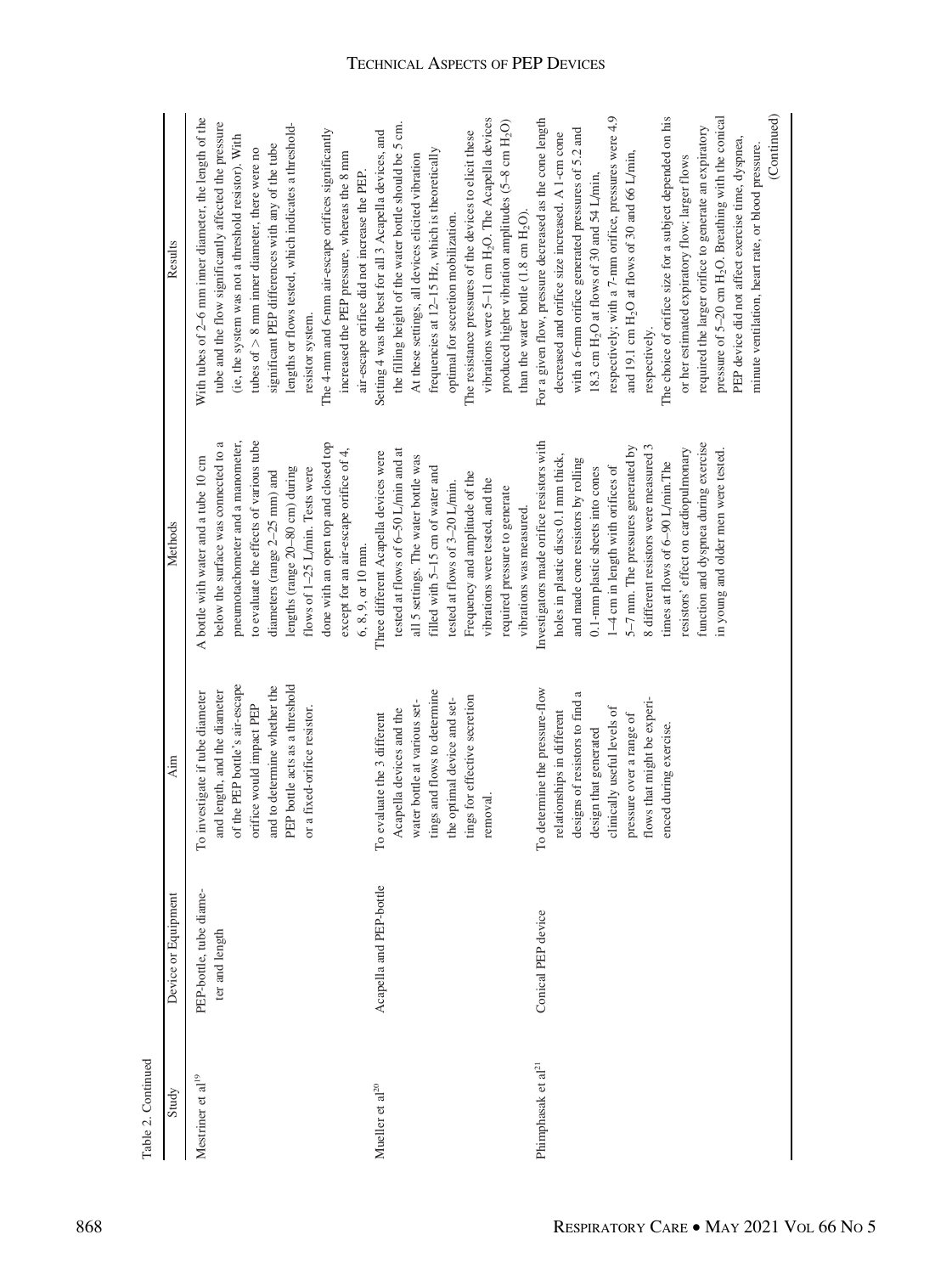| Table 2. Continued      |                                                                         |                                                                                                                                                                                                                                   |                                                                                                                                                                                                                                                                                                                                                                                                                                |                                                                                                                                                                                                                                                                                                                                                                                                                                                                                                                                                                                                                                                                                                                                                                                                                                                                                                                                                                                                                                                                                                                                                                        |
|-------------------------|-------------------------------------------------------------------------|-----------------------------------------------------------------------------------------------------------------------------------------------------------------------------------------------------------------------------------|--------------------------------------------------------------------------------------------------------------------------------------------------------------------------------------------------------------------------------------------------------------------------------------------------------------------------------------------------------------------------------------------------------------------------------|------------------------------------------------------------------------------------------------------------------------------------------------------------------------------------------------------------------------------------------------------------------------------------------------------------------------------------------------------------------------------------------------------------------------------------------------------------------------------------------------------------------------------------------------------------------------------------------------------------------------------------------------------------------------------------------------------------------------------------------------------------------------------------------------------------------------------------------------------------------------------------------------------------------------------------------------------------------------------------------------------------------------------------------------------------------------------------------------------------------------------------------------------------------------|
| Study                   | Device or Equipment                                                     | Aim                                                                                                                                                                                                                               | Methods                                                                                                                                                                                                                                                                                                                                                                                                                        | Results                                                                                                                                                                                                                                                                                                                                                                                                                                                                                                                                                                                                                                                                                                                                                                                                                                                                                                                                                                                                                                                                                                                                                                |
| $\mathrm{Pursley}^{22}$ | vPEP, Aerobika, and<br>Acapella                                         | expiratory flow during oscil-<br>Aerobika, and Acapella dur-<br>lating PEP therapy by com-<br>ing simulated spontaneous<br>paring flow-volume loops<br>generated by the vPEP<br>analyze maximum<br><b>breathing</b><br>$\Gamma$ o | amplitude, and mean flow amplitude<br>mean expiratory pressure, maximum<br>Maximum expiratory flow, frequency,<br>inspiratory flow, mean pressure<br>were measured at volumes of<br>$400 - 2,000$ mL.                                                                                                                                                                                                                          | Changing the resistance from low to high had min-<br>Resistance had a significant effect on expiratory flow<br>inspiratory volume. The higher the inspiratory vol-<br>progressively with volume increases in all 3 devices.<br>not between vPEP and Acapella.Peak-to-peak flow<br>There was a significant difference in expiratory flow<br>and Aerobika and the Acapella and Aerobika, but<br>frequency and inspiratory volume. The higher the<br>Aerobika, but the impact was more significant on<br>ume, the higher the expiratory mean airway pres-<br>Maximum expiratory and inspiratory flows increased<br>other and in inspiratory flows between the vPEP<br>oscillatory amplitude tended to increase progres-<br>volume. There was a direct relationship between<br>sively or increase and plateau with increases in<br>sure; the most profound effect was seen on the<br>between all 3 devices when compared to each<br>between expiratory mean airway pressure and<br>inspiratory volume, the higher the frequency.<br>the Acapella.There was a direct relationship<br>imal impact on frequency for the vPEP and<br>but not on inspiratory flow.<br>Acapella. |
| Santos et al $^{23}$    | Therapist made PEP-<br>bottle, AguaPEP,<br>Hydrapep, and<br>Therabubble | To determine the end-expiratory<br>pressures and oscillation fre-<br>range of flows were applied<br>quencies generated when a<br>to five bubble-PEP devices.                                                                      | bubble-PEP 0-cm device (10 cm of<br>Hydrapep, and Therabubble devices<br>were tested at flows of 5-25 L/min<br>in 5 devices: a therapist-made bub-<br>water, tube 3 cm from the base of<br>water, tube at the base of the con-<br>Pressures and oscillation frequencies<br>with water to the 10-cm mark on<br>ble-PEP 3-cm device (13 cm of<br>the container); a therapist-made<br>tainer); and the AguaPEP<br>the containers. | maintained the most stable pressure throughout the<br>range of flows tested. All of the devices produced<br>device: pressure of 1.9-12.9 cm H <sub>2</sub> O, oscillations<br>oscillations of 14-17 HzBubble-PEP 3-cm device<br>H <sub>2</sub> O, oscillations of 11-17 HzHydrapep: pressure<br>of 12-14 Hz;AguaPEP: pressure of 9.7-11.5 cm<br>H <sub>2</sub> O, oscillations of 13-17 HzBubble-PEP 0-cm<br>Bubble-PEP 3-cm device: pressure of 1.4-1.8 cm<br>HzTherabubble: pressure of 8.6-12.8 cm H <sub>2</sub> O,<br>of $9.6 - 10.7$ cm H <sub>2</sub> O, oscillations of $14 - 17$<br>similar oscillation frequencies.                                                                                                                                                                                                                                                                                                                                                                                                                                                                                                                                          |

RESPIRATORY CARE  $\bullet$  May 2021 Vol 66 No 5 869

(Continued)

 $(Continued)$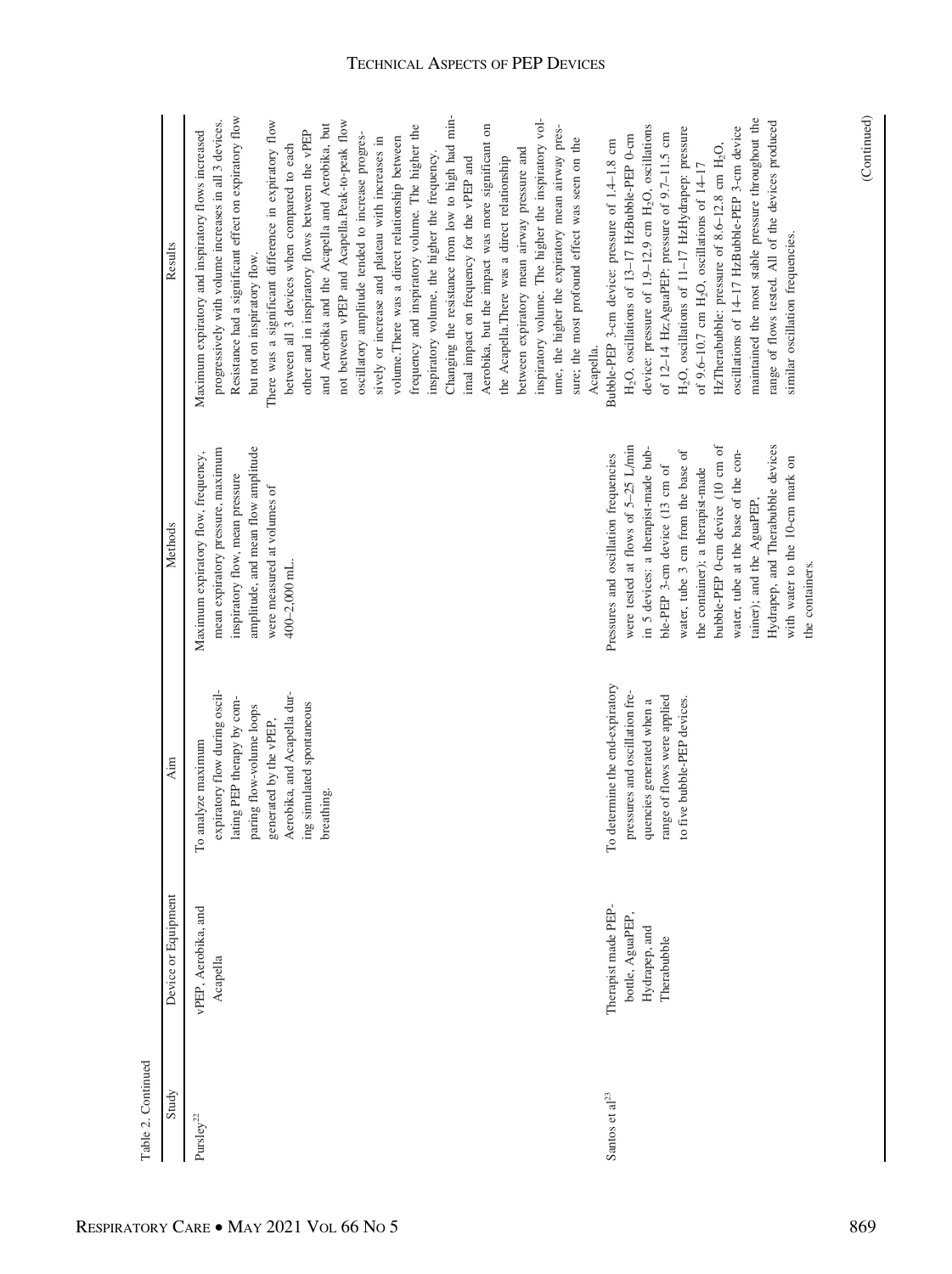|                    | Results             | tube: pressures of 1.9 and 15.8 cm H <sub>2</sub> O, respectively,<br>of 14-17 Hz8-mm tube: pressures of 1.5 and 11.4 cm<br>and oscillations of 17-18 Hz7-mm tube: pressures of<br>10.7 and 12.7 cm H <sub>2</sub> O, respectively, and oscillations<br>oscillation of 15-19 Hz.At flows of 5 and 25 L/min:<br>pressures of 2.1 and 41.8 cm H <sub>2</sub> O, respectively, and<br>10-mm tube: pressures of 1.4 and 1.8 cm H <sub>2</sub> O, respec-<br>respectively, and oscillations of 14-18 Hz5-mm<br>H <sub>2</sub> O, respectively, and oscillations of 14-18 Hz<br>4-mm tube: pressures of 12.5 and 41.5 cm $H_2O$ ,<br>At flows of 5 and 10 L/min, the 2-mm tube had<br>tively, and oscillations of 13-17 Hz | (10 cm) regardless of flow compared to tubing with<br>The tube with an inner diameter of 10 mm generated<br>the most stable PEP in relation to water height<br>an inner diameter of $2, 4, 5, 7$ , or 8 mm. | (Continued)<br>With the PEP bottle, the expiratory phase began with a<br>Inspiratory zero-flow period was 0.01 s, and there was<br>With the PEP/RMT, the initial expiratory zero-flow<br>$H_2O$ , and end-expiratory pressure was 9.5 cm $H_2O$ .<br>0.43 s, during which airway pressure decreased 9.6<br>period was 0.04 s and showed no change in airway<br>cm H <sub>2</sub> O from the end-expiratory airway pressure.<br>zero-flow period of 0.39 s, during which pressure<br>rose to 11.9 cm H <sub>2</sub> O. Mean pressure was 11.7 cm<br>Inspiration also began with a zero-flow period of<br>different; mean pressure was 8.6 cm H <sub>2</sub> O, and<br>pressure. The shape of the pressure curve was<br>end-expiratory pressure was zero. |
|--------------------|---------------------|----------------------------------------------------------------------------------------------------------------------------------------------------------------------------------------------------------------------------------------------------------------------------------------------------------------------------------------------------------------------------------------------------------------------------------------------------------------------------------------------------------------------------------------------------------------------------------------------------------------------------------------------------------------------------------------------------------------------|-------------------------------------------------------------------------------------------------------------------------------------------------------------------------------------------------------------|---------------------------------------------------------------------------------------------------------------------------------------------------------------------------------------------------------------------------------------------------------------------------------------------------------------------------------------------------------------------------------------------------------------------------------------------------------------------------------------------------------------------------------------------------------------------------------------------------------------------------------------------------------------------------------------------------------------------------------------------------------|
|                    |                     |                                                                                                                                                                                                                                                                                                                                                                                                                                                                                                                                                                                                                                                                                                                      |                                                                                                                                                                                                             | no change in airway pressure.                                                                                                                                                                                                                                                                                                                                                                                                                                                                                                                                                                                                                                                                                                                           |
|                    | Methods             | Therapist-made bubble-PEP device with<br>resting 3 cm from base of container.<br>L/min. A pressure transducer meas-<br>30 cm with distal end of the tubing<br>Tubes with inner diameter of 2-10<br>10 cm of water and tube length of<br>ured the pressures and oscillation<br>mm were tested at flows of 5-25<br>frequencies.                                                                                                                                                                                                                                                                                                                                                                                        |                                                                                                                                                                                                             | Airway pressure and flow were tested in<br>20 healthy volunteers with 3 sessions<br>with a rest period of 15 min between<br>10 cm of water and a 42-cm plastic<br>tube (1 cm inner diameter) and the<br>resulting in a PEP of 10 cm H <sub>2</sub> O),<br>of 10 breaths with the PEP bottle<br>PEP/RMT, mask, and resistors<br>(individually chosen resistors<br>measurements                                                                                                                                                                                                                                                                                                                                                                           |
|                    | Aim                 | frequencies generated in the<br>different internal diameters.<br>therapist-made bubble-PEP<br>pressures and oscillation<br>device using tubes with<br>To determine expiratory                                                                                                                                                                                                                                                                                                                                                                                                                                                                                                                                        |                                                                                                                                                                                                             | To measure the airway pressure<br>and expiratory air flow with<br>the PEP bottle and the PEP<br>perceived exertion during<br>breathing in the devices<br>mask, and to evaluate                                                                                                                                                                                                                                                                                                                                                                                                                                                                                                                                                                          |
|                    | Device or Equipment | Therapist-made<br>PEP-bottle                                                                                                                                                                                                                                                                                                                                                                                                                                                                                                                                                                                                                                                                                         |                                                                                                                                                                                                             | PEP-bottle, PEP/RMT                                                                                                                                                                                                                                                                                                                                                                                                                                                                                                                                                                                                                                                                                                                                     |
| Table 2. Continued | Study               | Santos et al $^{24}$                                                                                                                                                                                                                                                                                                                                                                                                                                                                                                                                                                                                                                                                                                 | Santos et al <sup>24</sup>                                                                                                                                                                                  | Sehlin et al <sup>25</sup>                                                                                                                                                                                                                                                                                                                                                                                                                                                                                                                                                                                                                                                                                                                              |

### TECHNICAL ASPECTS OF PEP DEVICES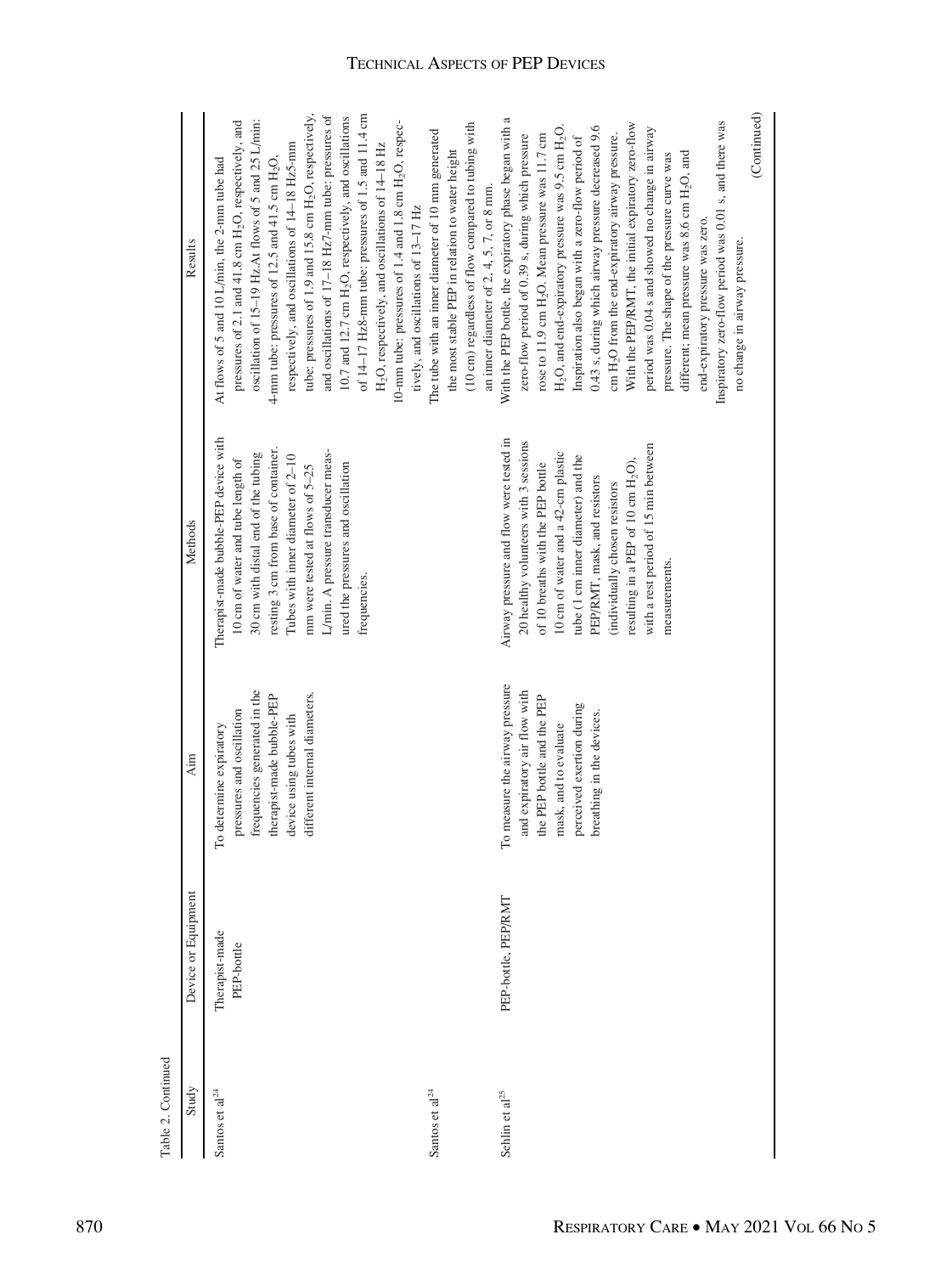| Table 2. Continued                 |                                                                                   |                                                                                                                                                                                 |                                                                                                                                                                                                                                                                                                                                                                                                                                               |                                                                                                                                                                                                                                                                                                                                                                                                                                                                                                                                                                                                                                                                                                                                         |
|------------------------------------|-----------------------------------------------------------------------------------|---------------------------------------------------------------------------------------------------------------------------------------------------------------------------------|-----------------------------------------------------------------------------------------------------------------------------------------------------------------------------------------------------------------------------------------------------------------------------------------------------------------------------------------------------------------------------------------------------------------------------------------------|-----------------------------------------------------------------------------------------------------------------------------------------------------------------------------------------------------------------------------------------------------------------------------------------------------------------------------------------------------------------------------------------------------------------------------------------------------------------------------------------------------------------------------------------------------------------------------------------------------------------------------------------------------------------------------------------------------------------------------------------|
| Study                              | Device or Equipment                                                               | Aim                                                                                                                                                                             | Methods                                                                                                                                                                                                                                                                                                                                                                                                                                       | Results                                                                                                                                                                                                                                                                                                                                                                                                                                                                                                                                                                                                                                                                                                                                 |
| Van Fleet et al <sup>26</sup>      | Flutter, and Aerobica<br>Acapella, RC-Cornet,                                     | functional characteristics of 4<br>PEP, oscillatory frequency,<br>concerning peak pressure,<br>and pressure amplitude.<br>oscillating PEP devices<br>To describe differences in | Standardized breaths with airway resist-<br>ance of 17.1 cm H <sub>2</sub> O/L/s, pulmonary<br>Resistance settings for the Acapella,<br>active exhalation of 22 breaths/min,<br>were adjusted to low, medium, and<br>pressure, PEP, and pressure ampli-<br>RC-Cornet, Flutter, and Aerobika<br>compliance of 42.1 mL/cm H <sub>2</sub> O,<br>high. Values for frequency, peak<br>tude were recorded for 1 min.<br>and tidal volume of 409 mL. | noted for peak pressure, PEP, and pressure amplitude<br>highest mean pressure amplitude at medium and high<br>resistance level, and time indicate inconsistent output<br>Significant effects for time, device, and resistance were<br>at each resistance level, demonstrating that the devi-<br>performed. Significant interaction effects for device,<br>Aerobika provided the most consistent pressure am-<br>ces functioned differently as > 1 repetition of a se-<br>plitude across resistance settings and produced the<br>Oscillation frequencies were within the respective<br>for peak, PEP ( $P < .01$ ), and pressure amplitude.<br>manufacturers' operational parameters. The<br>ries of consecutive active exhalations were |
| Volsko et al<br>$2^7\,$            | Acapella, Flutter                                                                 | 'o compare mean PEP, oscilla-<br>Flutter over a clinically rele-<br>tory pressure amplitude, and<br>frequency in Acapella and<br>vant range of flows.<br>⊢                      | quency were measured at flows of 5-<br>30 L/min. The devices were adjusted<br>to give low, medium, and high mean<br>expiratory pressure (Flutter angle at<br>Oscillatory amplitude, PEP, and fre-<br>$0^\circ$ , $20^\circ$ , and $40^\circ$ ; Acapella by dial<br>setting).                                                                                                                                                                  | statistically significant differences between devices<br>For all experimental conditions, there were small but<br>Acapella produced a more stable waveform with a<br>lower frequency, higher amplitude, and a slightly<br>waveforms at the medium flows. At 5 L/min, the<br>quency. Both devices produced similar pressure<br>for mean pressure, pressure amplitude, and fre-<br>wider range of PEP than the Flutter.<br>resistance settings.                                                                                                                                                                                                                                                                                           |
| PEP = positive expiratory pressure | This table presents condensed versions of the information in each article without | interpretation of the content.                                                                                                                                                  |                                                                                                                                                                                                                                                                                                                                                                                                                                               |                                                                                                                                                                                                                                                                                                                                                                                                                                                                                                                                                                                                                                                                                                                                         |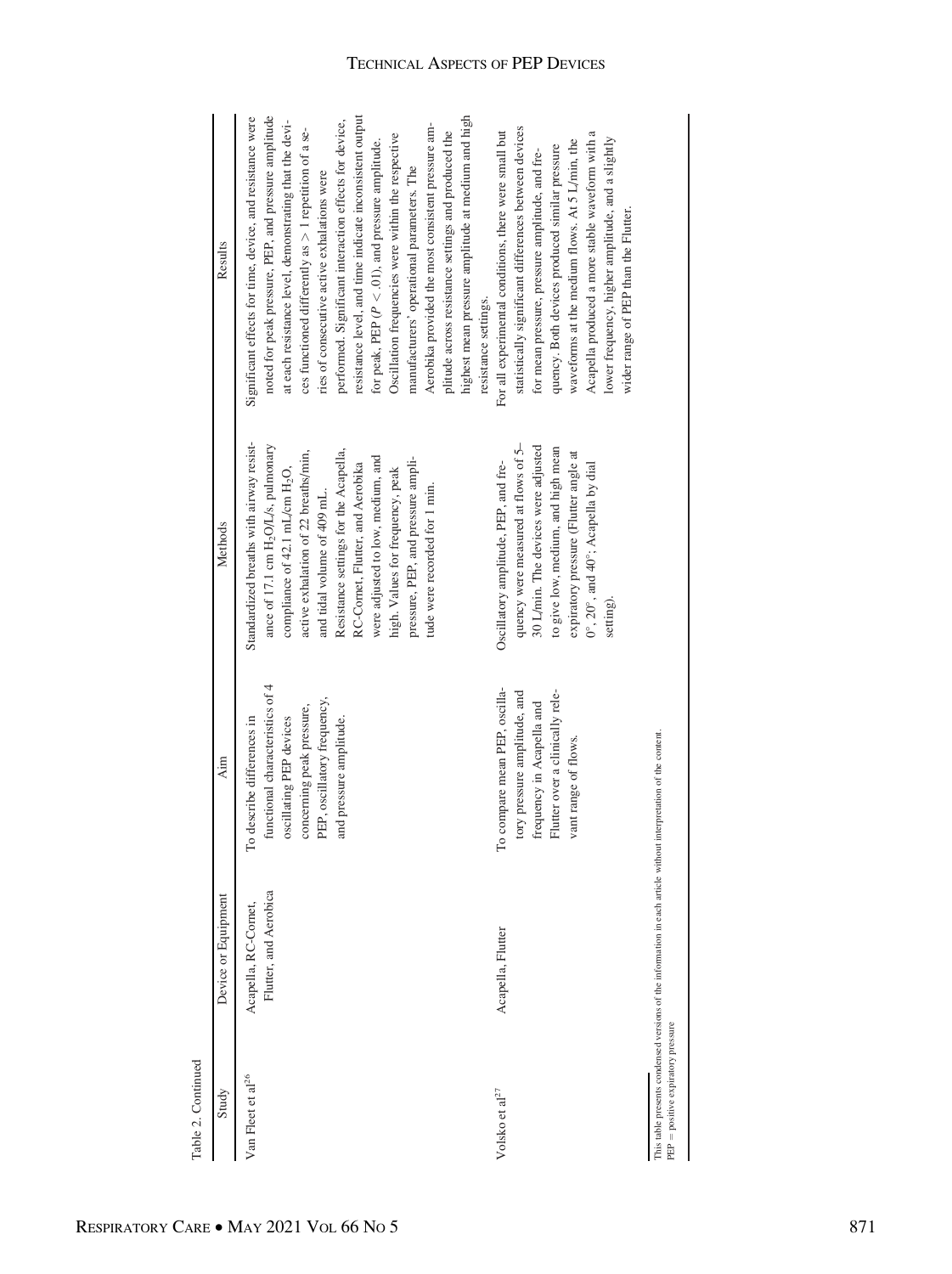Table 3. Brand Name and Manufacturer of the Included Devices

| <b>Brand Name</b>   | Manufacturer                                           |
|---------------------|--------------------------------------------------------|
| Acapella            | DHD Healthcare, Wampsville, New York                   |
| Aerobika            | Trudell Medical International, Ontario, Canada         |
| AguaPEP             | PhysiotherapyDynamics, Queensland, Australia           |
| <b>AMBU PEEP</b>    | AMBU International, Ballerup, Denmark                  |
| valve               |                                                        |
| Endo adapter        | VBM Medizintechnik, Sulz am Neckar, Germany            |
| <b>Flutter VRP1</b> | Axcan Scandipharm, Birmingham, Alabama                 |
| Hydrapep            | Resolve Healthcare, Queensland, Australia              |
| MiniPEP             | Philips, Rüsch, Kernen, Germany                        |
| Pari PEP S          | Pari, Starnberg, Germany                               |
| PEP/RMT             | Wellspect HealthCare, Mölndal, Sweden                  |
| PiPEP               | Koo Medical Equipment, Hong Kong, China                |
| RC-Cornet           | R Cegla, Montabaur, Germany                            |
| <b>Resistex PEP</b> | Mercury Medical, Clearwater, Florida                   |
| Shaker              | POWERbreathe, Southam, England                         |
| System 22-PEP       | Spiropharma, Klampenborg, Denmark                      |
| Therabubble         | Physiotherapy Innovations, Queensland, Australia       |
| Threshold PEP       | Philips Respironics, Bend, Oregon                      |
|                     | Vital Signs PEEP valve Vital Signs, Totowa, New Jersey |
| vPEP                | D R Burton Healthcare, Farmville, North Carolina       |

We identified 3 articles that evaluated the PEP/ RMT mask, Pari-PEP system, System 22-PEP, and Resistex.<sup>11,13,25</sup> In the study by Christensen et al,<sup>11</sup> several tests were performed in 3 PEP systems with orifice diameters ranging from 1.5 to 5.0 mm during constant expiratory flows of  $3-150$  L/min. Dagan et al<sup>13</sup> tested the Resistex with expiratory flows of 10–80 L/min and expiratory volumes of 400–2,000 mL. The achieved pressure was found to be related to flow, and the pressure increased with increasing flow.<sup>11,13</sup> Sehlin et al<sup>25</sup> evaluated flow during breathing with a PEP/RMT mask with a resistance providing an expiratory pressure of 10 cm H<sub>2</sub>O connected to an air flow transducer. The authors concluded that when expiration initiates there was no delay (ie, 0.04 s) until the expiratory flow started and pressure increased. The mean pressure during expiration was 8.6 cm  $H_2O$ , and end-expiratory pressure was zero.<sup>25</sup>

#### Pressure-Regulated (Threshold) PEP-Devices

Pressure-regulated devices have different types of valves that the expiratory pressure must overcome for the valve to open and for exhalation to begin. The valve remains open until the pressure drops under the targeted level, at which point the valve closes and no more air can be expired. The devices consist of a plastic cylinder and a valve that is subjected to different loads using a metal spring (Threshold PEP, Vital Signs PEEP valve, and AMBU PEEP valve). The resistance is adjustable by tightening the spring to create pressure on the valve.

We identified 2 articles in which 3 different devices were evaluated: Threshold PEP, Vital Signs PEEP-valve, and AMBU PEEP-valve.<sup>11,18</sup> The 2 PEEP valves are originally designed for mechanical ventilation and are also used as PEP devices. In 1 trial the pressure was tested, and it was found to increase quickly to the target pressure and then to drop again to zero at the end of the expiratory maneuver. $^{11}$ When evaluating the indicators of the pressure, it was found that some gave higher and other lower pressures than indicated. The pressure on the indicator on the device can not be trusted, however. $11$ 

#### Water-Bottle PEP

Expiring through a tube inserted in a bottle of water (ie, water-bottle PEP or bubble-PEP) is a simple and inexpensive device for performing breathing exercises. There are also commercially available water-bottle PEP devices such as AguaPEP, Hydrapep, and Therabubble. The resistance is given by the water and, when exceeded, bubbles are created; these bubbles in turn move the water and create the oscillations. The column of water corresponds to the unit level of pressure (cm  $H_2O$ ). The system is pressure-regulated (ie, the patient must exhale until the pressure exceeds the resistance of the water column). In addition, expiration through the moving water creates oscillations. The resistance in the device is not only dependent on the water column but also on the length and inner diameter of the tube, as well as where the air release is positioned (see section on tube parameters).

We identified 5 articles that evaluated the technical aspects of water-bottle PEP.<sup>11,19,23-25</sup> Christensen et al<sup>11</sup> tested pressure when expiring through a tube with an inner diameter of 22 mm inserted in an empty jar; when the jar was filled with up to 20 cm  $H<sub>2</sub>O$ , the pressure achieved was close to the expected levels irrespective of flow (ie, 3–60 L/min). In the study by Sehlin et al,<sup>25</sup> pressure during a breathing cycle was evaluated when expiring into a bottle with 10 cm  $H<sub>2</sub>O$  connected to an air flow transducer to measure pressure. The expiratory phase began with a zeroflow period of 0.39 s before exhalation started, a time during which the airway pressure increased to  $11.9 \text{ cm H}_2\text{O}$ . Mean pressure during expiration was  $11.7 \text{ cm H}_2\text{O}$ , and expiratory pressure remained at  $9.5 \text{ cm } H_2\text{O}$  to the end of expiration.<sup>25</sup>

Mestriner et al $^{19}$  evaluated the design of the bottle and reported that an opening of  $\geq 0.8$  cm was needed to not affect the pressure. Santos et  $al<sup>23</sup>$  evaluated pressures at the end of the expiration and oscillation frequencies generated when a range of flows was applied to 5 water-bottle PEP devices. Expiratory pressures and oscillation frequencies were tested during flows of 5–25 L/min in 5 devices: 2 therapist-made water-bottle PEP devices with a tube with inner diameter of 10 mm (filled with water to 13 cm or 10 cm,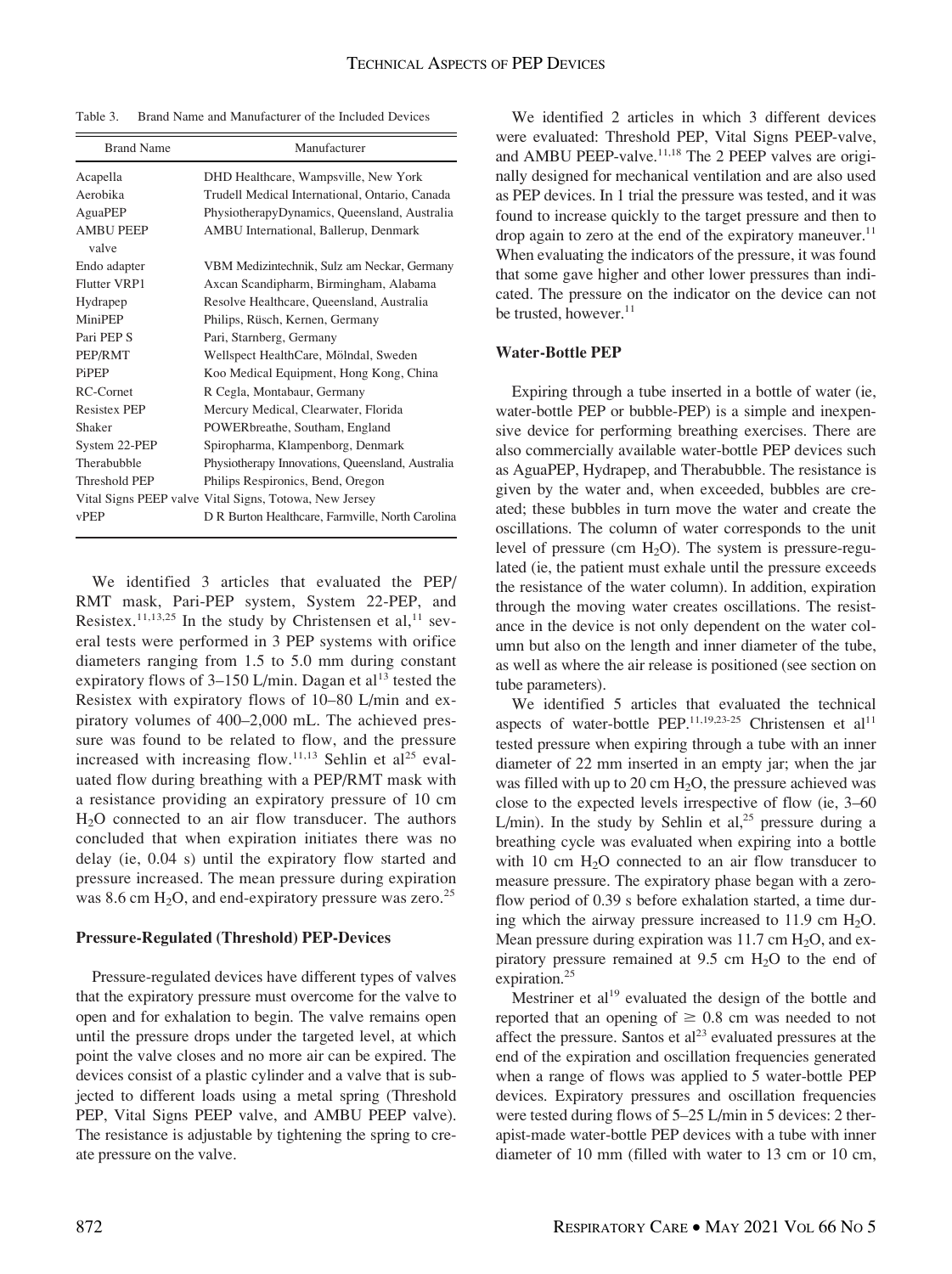with the tube inserted 3 cm from the bottom vs at the bottom of the bottle), the AguaPEP, the Hydrapep, and the Therabubble devices, all with water to the 10-cm mark on the bottles. All devices produced similar oscillation frequencies. The therapist-made device with a tube positioned 3 cm from the bottom of the bottle created a lower pressure than the therapist-made device with the tube placed at the bottom  $(10.4–10.8 \text{ vs } 10.9–12.9 \text{ cm H}_2O)$ . In the AguaPEP device, a pressure of  $9.7-11.5$  cm  $H<sub>2</sub>O$  was measured; in the Hydrapep device, a pressure of  $9.6-10.7$  cm  $H<sub>2</sub>O$  was measured; in the Therabubble device, a pressure of 8.6– 12.8 cm  $H<sub>2</sub>O$  was measured. The authors concluded that the therapist-made device filled with water to 13 cm and with the tube inserted at 3 cm above the bottom of the bottle maintained the most stable pressure throughout the tested range of flows.<sup>23</sup>

In another study, the same research group<sup>24</sup> evaluated oscillation frequencies generated in the therapist-made bubble-PEP device filled with water to 13 cm and with the tube ending 3 cm above the bottom of the bottle, which produced a resistance of 10 cm  $H_2O$  combined with tubes with inner diameters of 2–10 mm, tube length of 30 cm, and with flows of 5–25 L/min. The authors reported that the device with a tube with an inner diameter of 10 mm generated the most stable PEP relative to water height, irrespective of flow, compared to tubes with smaller diameter. The oscillation frequencies generated at all tested flows and tube diameters were between 13 Hz and 19 Hz.<sup>24</sup>

#### Oscillating PEP Devices

There are several different devices on the market that provide oscillating PEP. The Flutter and Shaker devices consist of a pipe-like mouthpiece that ends in a cone where a steel ball moves up and down. The expiratory air provides the pressure that temporarily lifts the heavy ball vertically, and some air is let out through a perforated lid. A certain pressure must be reached and maintained for the ball to oscillate. Acapella creates oscillation using a valve that repeatedly interrupts air flow, resulting in oscillating PEP. The valve is designed with a counterweight and a magnet to achieve the desired repeated closing and opening of the resistance. Different models are available for patients with different flow capacities. The RC Cornet consists of a bent plastic tube with a mouthpiece and a soft tube inside. By exhaling through the device, the soft tube flutters and strikes the inner walls of the hard tube, which creates oscillating PEP. Both the Aerobika and the vPEP devices have flapping valves that provide oscillation during exhalation. Most devices can be adjusted to influence average expiratory pressure, oscillation frequency, and oscillation amplitude.

We identified articles that evaluated a number of oscillating PEP devices: the Flutter device (7 articles), the Acapella Choice, DM, or DH devices (7 articles), the Aerobika device (3 articles), the Shaker device (1 article), the RC Cornet device (1 article), and the vPEP device (1 article) (Table 2).<sup>7,8,10,14,15,17,20,22,26,27</sup> We noted a correlation between flow and expiratory pressure as well as between expiratory pressure and oscillation frequency and amplitude.7,8,10,14,17,20,22,26,27 The mechanical behavior of these oscillating PEP devices has both similarities and differences (Table 2).15,17,22,26,27

Both the material and the shape of the ball in the Flutter device have an impact on the results; the original stainless steel ball produced the highest pressure ( $> 80$  cm H<sub>2</sub>O) at air flows  $> 180$  L/min.<sup>14</sup> Due to the design, gravity has an impact on the result. The angle at which the device is positioned also affects the pressure and oscillation provided: a positive angle  $(+10^{\circ}$  to  $+40^{\circ})$  produced higher pressure, oscillation frequency, and flow amplitude compared to when the device was held at  $0^{\circ}$ ; a negative angle  $(-10^{\circ}$  to  $-40^{\circ})$ produced lower pressure, oscillation frequency, and flow amplitude compared to  $0^{\circ}$ .<sup>7,10</sup>

#### Resistors

A variety of PEP devices provide interchangeable resistors to generate the resistance. The design and diameter of the resistors as well as the expiratory flow govern the resistance that is given. Resistor designs differ, but all have a fixed and defined diameter of the opening through which the air passes, which in the devices tested in the trials vary from 1.0 mm to 7.0 mm.

We identified 2 studies in which resistors were tested.16,21 Both included various resistors with different designs, and the differences were reported to affect the pressure generated.16,21 In one of the studies, valves or conical resistors with inner diameters of 5–7 mm were tested with flows of  $0.2-1.5$  L/min.<sup>21</sup> For a given flow, pressure decreased as the inner diameter of the orifice increased; the pressure also decreased as the length of the resistor decreased. Among the valves tested, pressure quickly rose as flow velocity increased; the smaller diameter (5 mm in this case) generated the maximum resistance most quickly, while the resistance at both 6 mm and 7 mm was associated with a flatter rise in the resistance curve. The conical resistor created almost the same pressure, though at slightly higher flows. $21$ 

In the other study, resistors from different manufacturers were tested at the constant flows of 10 and 18 L/min.<sup>16</sup> The study included resistors in the RMT/PEP set, PiPEP, Mini-PEP, and the 15-mm endo-adapter, and the tested resistors had diameters of 1.5–5.0 mm. The tests showed a significant difference in the resistance created by resistors from the various manufacturers, despite the same diameter of the opening. There were some differences in the resistor designs: the Mini-PEP resistor is conical inside and is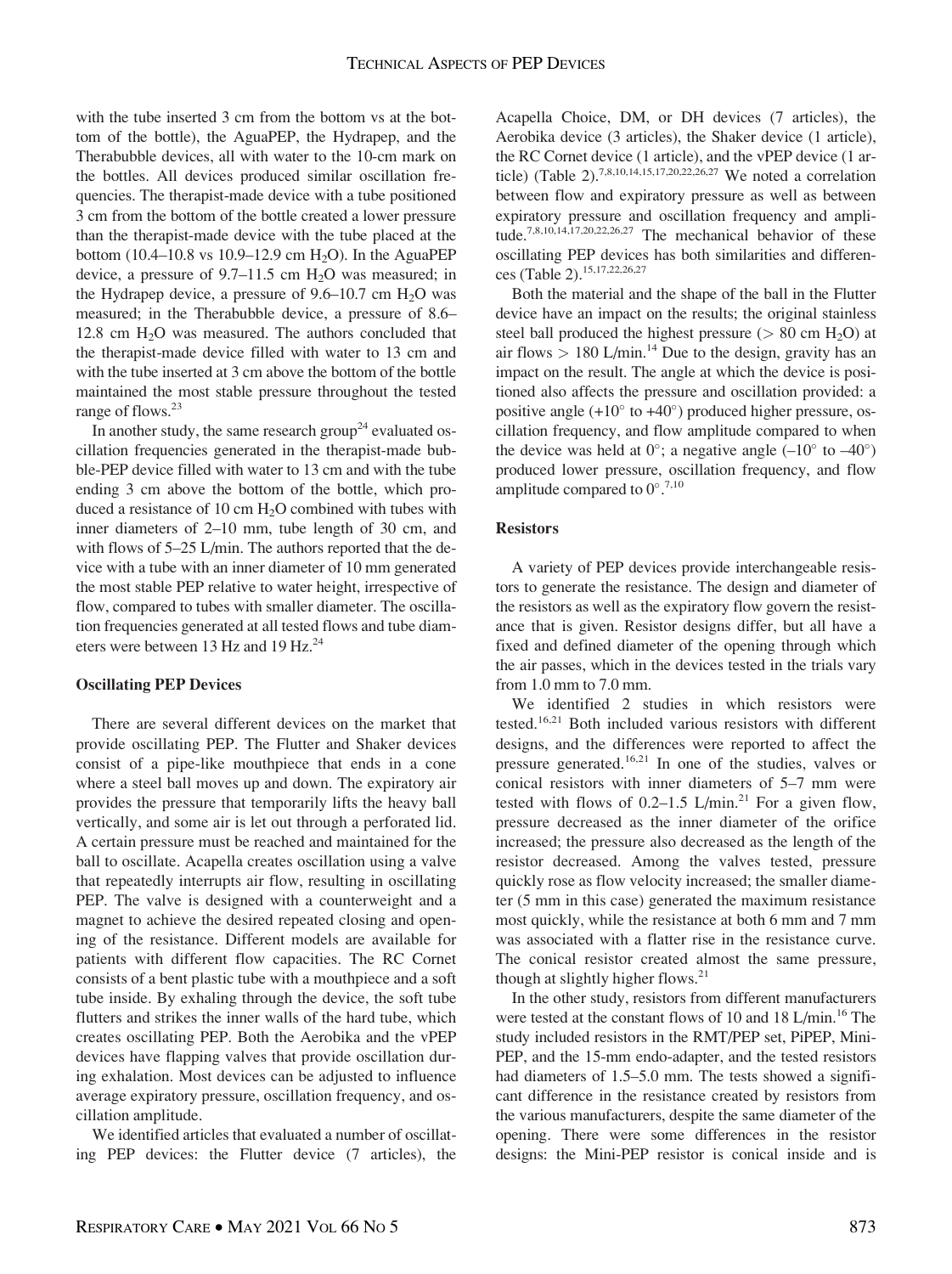slightly longer, and the resistor from the 15-mm endoadapter is longer than some of the other tested models. The authors concluded that one should not use a resistor in a device for which it is not designed.<sup>16</sup>

#### Mask/Mouthpiece

PEP devices may be used with a mask or mouthpiece. There are several different types on the market in a variety of sizes and made of various materials. One trial has evaluated the various aspects of a standard mask (ie, size 5) and mouthpiece used with the PEP/RMT set valve.<sup>12</sup> Dead space was tested with water and pressure during constant flows. The dead space volume was 170 mL in the mask and 26 mL in the mouthpiece. The use of a mouthpiece achieved significantly higher pressures compared with the mask. To assess the degree of leakage from the device, 40 patients undergoing abdominal surgery were treated with these components. Eight of the patients who used the mask and 9 who used the mouthpiece were not able to perform the exercises without leakage on the first postoperative day, but technique gradually improved during hospital stay.<sup>12</sup>

#### Valves

The design of the valves used in PEP devices also has an impact on the pressure generated. We identified 1 article that evaluated flow-generated properties of various valves (ie, PEP/RMT set, System 22-PEP and Pari-PEP).<sup>11</sup> Expiring through the valves without adding any resistance resulted in a positive expiratory pressure of 2.6 cm  $H<sub>2</sub>O$ (PEP/RMT set),  $0.5$  cm  $H<sub>2</sub>O$  (System 22-PEP), and  $0.9$  cm  $H<sub>2</sub>O$  (Pari-PEP) at flows of 3–150 L/min.<sup>11</sup>

### Length and Diameter of Tubes

PEP may be created by solely expiring through a tube, which may also be a part of a blow-bottle device. We identified 4 studies that evaluated diameter and length of tubes for PEP solely or as part of a water-bottle PEP device.<sup>9,19,21,24</sup> In the study by Boden et al,<sup>9</sup> expiring through a tube with an internal diameter of 4 mm with various lengths (40–120 cm) was tested at flows of 4–11 L/min. A positive linear relationship between pressure and flow was noted across the different tube lengths up to 120 cm at flows of 4–11 L/min. In addition, a regression model for estimation of pressures generated with a flow of 20 L/min was presented.<sup>9</sup>

The relationship in pressure achieved between length and inner diameter of a tube inserted in water has been tested by Mestriner et  $al^{19}$  and Santos et al.<sup>24</sup> Mestriner et al<sup>19</sup> reported that, at low flow, the pressure was about 10 cm  $H_2O$ ; however, an increase in expiratory flow rapidly

raised the pressure when using a tube with an inner diameter  $<$  8 mm. A tube inner diameter of 4 mm with a length of 40 cm resulted in a pressure of 40 cm  $H_2O$ . The authors concluded that a tube with an inner diameter of  $\geq 8$  mm does not affect the pressure in tubes  $\leq 80$  cm and is advisable to use.<sup>19</sup>

Santos et  $al<sup>24</sup>$  evaluated how the use of tubes with an inner diameter of 2–10 mm affects pressure at flows of 5– 25 L/min inserted in a water column of 10 cm. At flows of 5 and 10 L/min, the measured pressures in the 2-mm tube were 20.1 and 41.8 cm  $H_2O$ , respectively. At flows of 5 and 25 L/min, the pressure dropped when the inner diameter increased. A pressure of approximately  $10 \text{ cm } H_2O$  was observed when utilizing a tube with an inner diameter of 5 mm at a flow of 5 L/min and a tube with an inner diameter of 10 mm at a flow of 25 L/min. The 10-mm tube generated the most stable PEP in relation to water height (in this case, 10 cm), irrespective of flow.24

In the study by Phimphasak et al,<sup>21</sup> different resistors were tested regarding pressure-flow relationship. Conical resistors with lengths of 1–4 cm but with the same orifice of 5 mm were evaluated. The tests revealed that as the resistor's length increased at a given flow, the pressure increased.<sup>21</sup>

### Blow Glove

When there is a lack of available equipment or devices, other solutions are invented. As with expiring solely through a tube, it is possible to create resistance while blowing into a latex glove (ie, a "blow glove"). Techniques include releasing the air from the glove after each expiration (ie, inflate the glove from zero with each breath), or gradually expanding the glove with each expiration to increase resistance.

We identified 1 trial that investigated the pressure achieved while expiring in a blow-glove device, with each expiration starting from zero, and compared it to the Resistex PEP device.<sup>13</sup> The blow-glove device was evaluated using 2 sizes of latex gloves, which were powdered or powder-free. The blow-glove device produced a significantly higher pressure in the "recommended range" than the Resistex device. No significant difference was observed between the glove sizes, but the powdered latex glove showed a significantly higher range of PEP than the powder-free latex glove.<sup>13</sup>

#### Discussion

PEP and oscillating PEP are incorporated in clinical practice for many groups of patients in many countries. The treatment can have different aims, and the physiological explanation behind its effect has been explored in an earlier publication from our research group.<sup>3</sup> PEP can be used in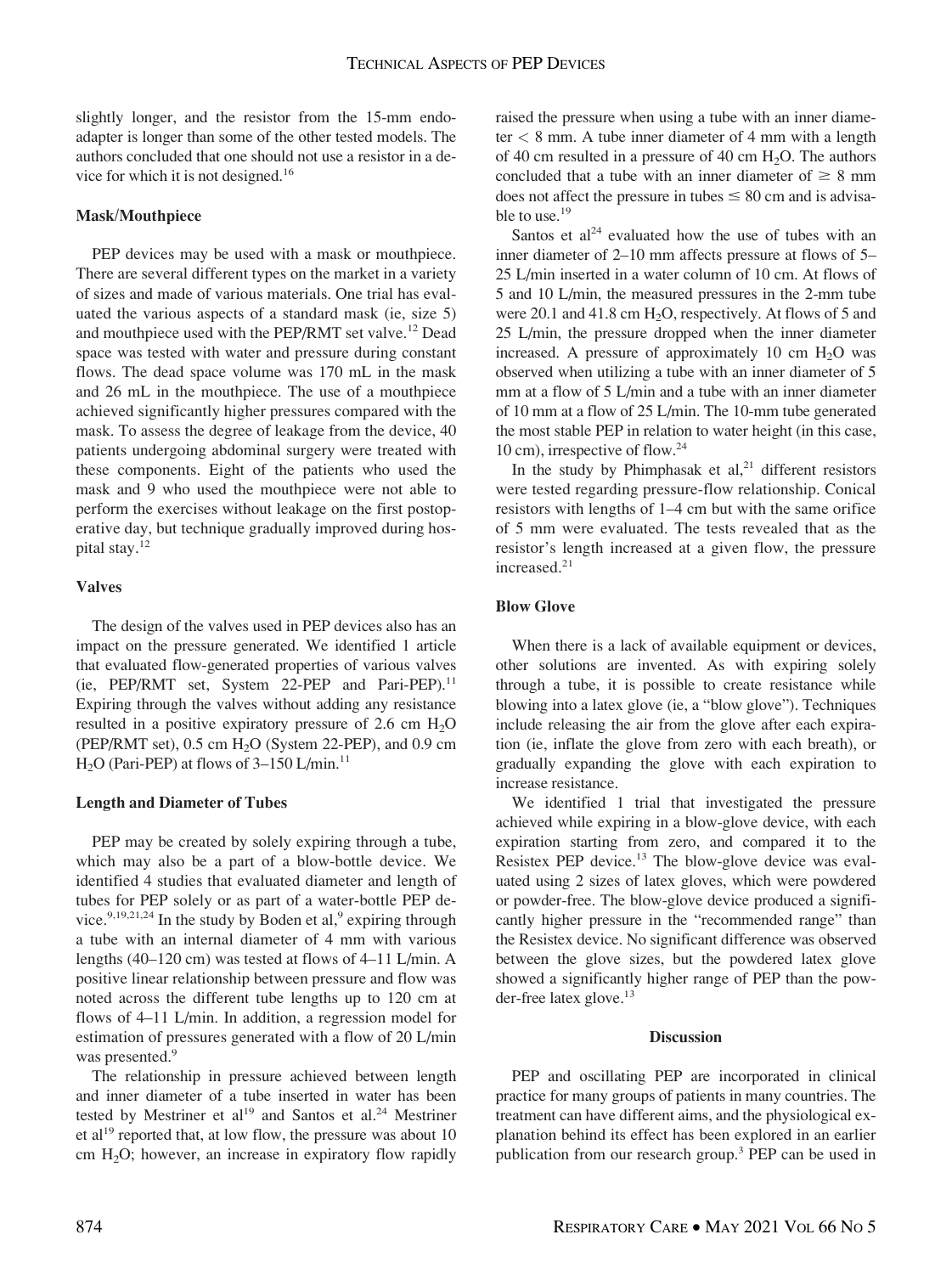a variety of ways, to optimize lung volumes (both to increase it in groups of patients with reduced lung volumes due to surgery or immobilization and to decrease it for patients with hyperinflation, such as patients with COPD), to facilitate mucus clearance as a part of PEP cycles, and to increase muscle strength with respiratory muscle training. The treatment must be prescribed accordingly. Prescriptions with individualized instructions on how to perform the PEP breathing technique, how often and when, have a major impact on the outcome.<sup>3</sup> Another important aspect is the choice of device or equipment to be used. This article's aim was to present the current knowledge on the technical aspects of these devices.

PEP is often provided by flow-regulated or pressureregulated devices. These have several similarities as well as key differences. The flow-regulated devices allow flow immediately and constantly, $^{25}$  and the pressure achieved is correlated to the expiratory flow.<sup>11</sup> A limitation is that it is difficult to both teach and learn the optimal technique in terms of how fast and how much to exhale. To standardize the technique, the expiratory pressure needs to be measured with a manometer connected to the device. The pressureregulated devices have a targeted pressure that must be achieved before expiratory flow can start.<sup>11</sup> As a result, expiration starts and ends with periods of no flow, which leads to a specific breathing rhythm. The selection of the right system to use for a given patient depends on the aim of the breathing exercises and on the patient's capacity.

When using water-bottle PEP, it is important to understand how tube length, inner diameter, and the design of the bottle may affect the resistance and achieved PEP. To avoid mistakes when instructing a patient, these parameters may be of importance to adjust the patient's flow correctly during expiration. The smaller the inner diameter of the tube or the outlet, the greater the resistance; similarly, increasing tube length increases resistance.<sup>19</sup> A far-too-narrow tube may cause dizziness or exhaustion. In clinical practice, tubes intended for other purposes, such as suction, could cause respiratory demands that are too great for the patient. An inner diameter of  $\geq 8$  mm has been recommended.<sup>19</sup>

In the study by Sehlin et  $al$ ,<sup>25</sup> in which they compared the PEP/RMT mask and water-bottle PEP device, the authors reported that the use of the latter was associated with a zeroflow period just before expiration. Sehlin et  $al^{25}$  concluded that patients may not have the stamina to take as many breaths when using a water-bottle PEP device as when using a PEP/RMT mask. This is probably because the patients must achieve a predetermined pressure for each expiration to overcome the threshold with the water-bottle PEP device before expiratory flow can occur.<sup>25</sup> One may speculate that this device could keep the airways open over a longer period, which could make this a more effective method to open peripheral airways, but this hypothesis must be further investigated. It may be easier for the physiotherapist or respiratory therapist to regulate resistance in threshold-regulated devices compared with flow-regulated devices.

The oscillating PEP devices presented in our review differ substantially from one another in design as well as in performance. For example, the oscillations vary considerably in frequency, as does the pressure achieved, making it a challenge to select the correct setting of the desired pressure. In addition, the Acapella comes in different versions (ie, one of them is intended for patients who are unable to achieve an air flow  $> 15$  L/min). The set pressure and oscillation frequency may vary within each device.8 A limitation of the Flutter device, which may be an advantage in certain scenarios, is that it is position-dependent; the user is expected to regulate the resistance by altering the angle at which the device is positioned. This is likely to be difficult for many patients to handle by themselves. Patients must be aware of the physiological aim with the treatment and must be trained and repeatedly evaluated to utilize the Flutter optimally on an ongoing basis.

It is important for clinicians to be aware that the pressure achieved with different resistors varies across manufacturers, even when the diameters of the orifices are the same. These variations are due to the design of the resistors, including length and interior shape; for example, one resistor is conical on the inside.16 The problem is that these different products can be easily mixed up because the color coding of the resistors may be the same and the outside diameter is the same; in other words, the components fit. As a result of this confusion, the therapist may not be aware of the actual resistance to which the patient is exposed if a resistor is replaced with one from another manufacturer.<sup>16</sup> Regardless of the manufacturer of the system, it is important to be consistent with choice of brand to ensure a correct PEP for the patient.

The study by Clase Larsson et al,<sup>12</sup> in which the authors compared flow resistance using the resistor with a mask or a mouthpiece, reveals that there is a learning curve for patients regarding both mask and mouthpiece, as demonstrated by the fact that there was greater expiratory leakage on day 1 than on day 5 and the leakage was greater with the use of the mask than with the use of the mouthpiece. Moreover, the pressure achieved at a given flow was generally higher when using the mouthpiece than when using the mask.<sup>12</sup> For a patient who can cooperate fully, the mouthpiece may be the optimal choice for patients with low tidal volumes. On the other hand, for patients who cannot follow instructions, it is preferable to use a mask.

Tube length and inner diameter are also important to consider when such are used. An inner diameter  $< 8$  mm raised the resistance, exponentially so when the tube was lengthened.19 In a water-bottle PEP device, it is therefore important to focus not only on the water column and the design of the bottle but also on which tube to use.

As PEP and oscillating PEP devices may be expensive, it is common to create cheaper equipment. The water-bottle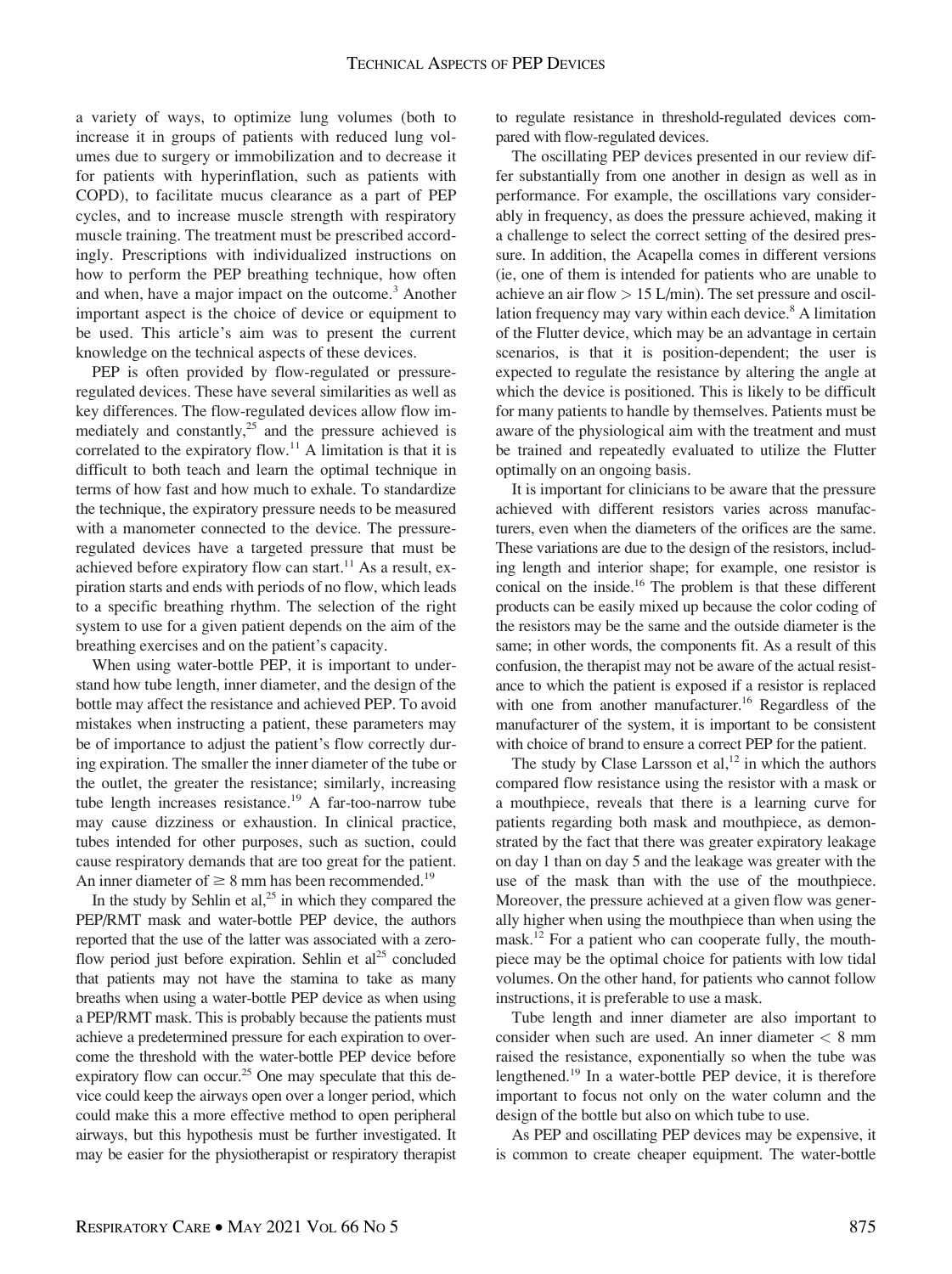PEP device is such a solution, often created from leftover bottles and tubes that are easily accessible in the hospital. Another low-cost, therapist-made device is composed of a tube with a latex glove. We found 1 article that evaluated technical aspects of blow-glove devices, both with and without powder and in 2 glove sizes, where each expiration restarted with the glove at zero.<sup>13</sup> The results indicated differences between the gloves, but as many types of gloves may be used in health care facilities, it is not possible to generalize their results to other brands of gloves. In addition, the specific reasons for using a glove were not explained.

During the COVID-19 pandemic, it has become more evident that the virus may be spread during breathing exercises and inhalations. In this review, even though we did not search for this outcome, none of the articles we identified included specific information concerning the dispersion of aerosol and droplets. Future trials must be undertaken to study the risk of spreading the virus, and, when new devices are developed and old ones renewed, this must be taken under consideration to avoid contagion during use.

Structured literature searches were conducted in relevant databases to ensure that all relevant studies were included. In addition, reference lists and eventually studies earlier known by the authors were included. The searches revealed 21 articles since 1995, of which one was published before 2000, 8 between 2000 and 2010, and 12 thereafter. The studies had been performed in different parts of the world, but some countries are more representative than others, such as Australia, Brazil, the United States, and Sweden. Even though we found some evidence concerning technical views that is of interest for us when choosing devices for clinical use, much is still unknown. Further trials evaluating and comparing different equipment are therefore needed.

#### Limitations

It is a challenge to find articles when searching through databases. A strength of this review is that, to increase the likelihood of finding the articles we were searching for, we performed the searches with an experienced librarian. Even though the articles are heterogeneously indexed, which subsequently leads to difficulties when performing literature searches, some articles were published in journals not included in the defined databases or were written in other languages than English. It is therefore not known whether the articles we identified cover the entire field comprehensively, which is a limitation. Another limitation is that we did not perform any quality assessment of the included articles. There are several evaluation tools for performing methodological evaluations, such as PEDro or GRADE for randomized controlled trials, but to our knowledge there are no tools for evaluating experimental trials, such as the studies discussed in this review. This is a limitation, although we describe possible sources

of bias to increase external validity. There are also other devices and equipment used in the world. No evaluations of these devices were found during the literature search, which may indicate that there are no studies on those devices or that there were gaps in our search strategy.

#### **Conclusions**

In this review, we provide technical aspects of devices and equipment used for breathing exercises with PEP and oscillating PEP to provide a better understanding of the technology, which we hopes will make it easier to provide optimal levels of pressures, flows, and achieved effects on lung volume for patients when using different devices. The performance of PEP and oscillating PEP devices and their technical details are varied and adjustable, which is important to consider when prescribing breathing exercises and deciding which device to use. Further investigation is needed to determine whether there are different devices or equipment that would better suit a specific patient group or a specific goal to further improve the effects of PEP treatment.

#### ACKNOWLEDGMENTS

We acknowledge Liz Holmberg, University Library, Örebro University, Stockholm, Sweden.

#### **REFERENCES**

- 1. Falk P, Eriksen AM, Kølliker K, Andersen JB. Relieving dyspnea with an inexpensive and simple method in patients with severe chronic airflow limitation. Eur J Respir Dis 1985;66(3):181-186.
- 2. Lumb AB. Compensation for increased resistance to breathing, in Lumb AB, Nunn JF, Pearl RG, editors. Nunn's Applied Respiratory Physiology, 5th edition. Edinburgh: Elsevier Butterworth-Heinemann; 2000:73-74.
- 3. Fagevik Olsén M, Lannefors L, Westerdahl E. Positive expiratory pressure – common clinical applications and physiological effects. Respir Med 2015;109(3):297-307.
- 4. Fagevik Olsén M, Westerdahl E. Positive expiratory pressure in patients with chronic obstructive pulmonary disease – a systematic review. Respiration 2009;77(1):110-118.
- 5. McIlwaine M, Button B, Nevitt SJ. Positive expiratory pressure physiotherapy for airway clearance in people with cystic fibrosis. Cochrane Database Syst Rev 2015(6):CD003147 No.
- 6. Orman J, Westerdahl E. Chest physiotherapy with positive expiratory pressure breathing after abdominal and thoracic surgery: a systematic review. Acta Anaesthesiol Scand 2010;54(3):261-267.
- 7. Alves LA, Pitta F, Brunetto AF. Performance analysis of the Flutter VRP1 under different flows and angles. Respir Care 2008;53(3):316- 323.
- 8. Alves Silva CE, Santos JG, Jansen JM, de Melo PL. Laboratory evaluation of the Acapella device: pressure characteristics under different conditions, and a software tool to optimize its practical use. Respir Care 2009;54(11):1480-1487.
- 9. Boden IJ, Reeve J. Phase 1 evaluation of tubing PEP as an improvised positive expiratory pressure device: pressures generated through oxygen tubing across a range of flow rates and lengths. Pulmonol Respir Res 2017;5(1):1-6.